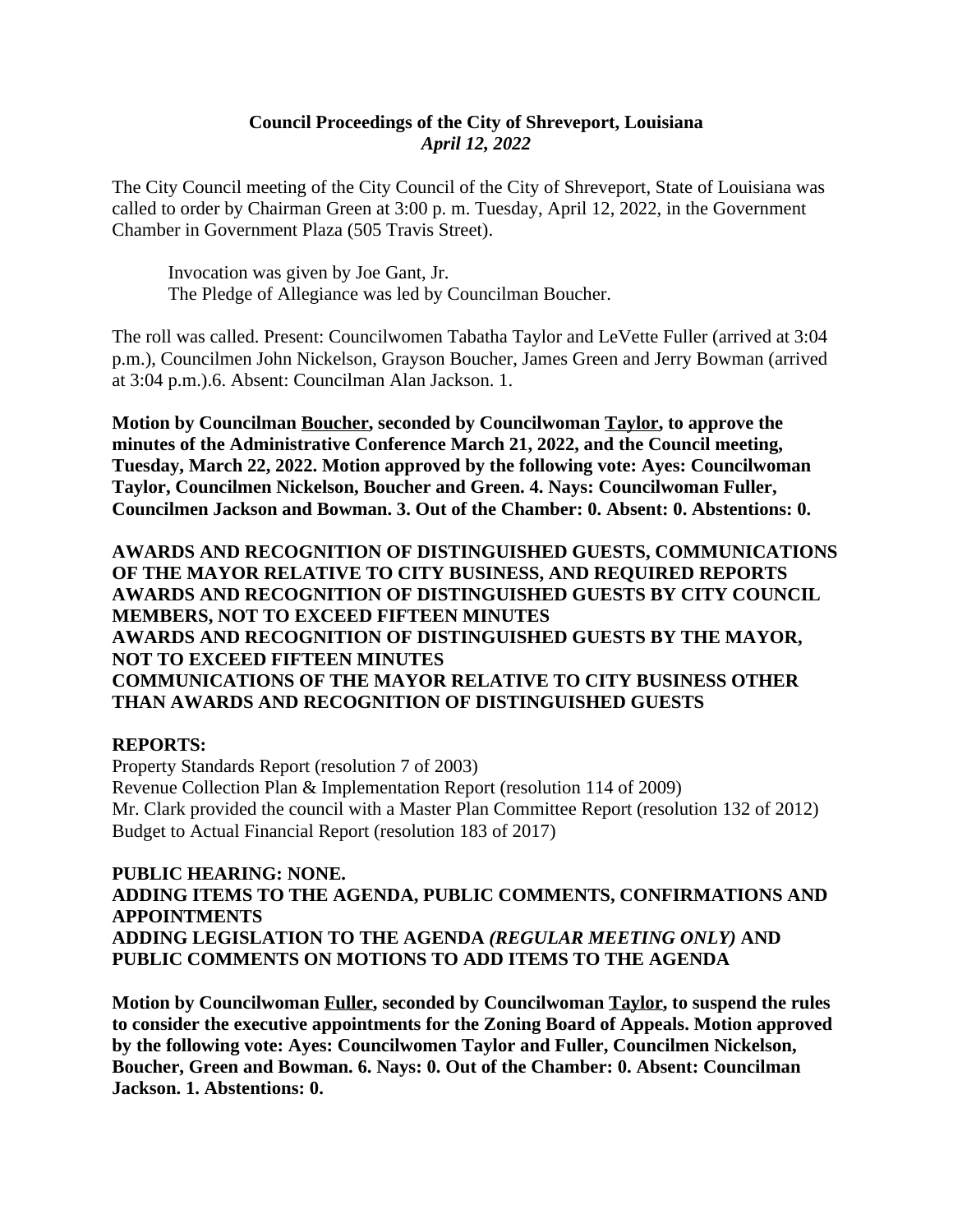#### **Motion by Councilwoman Fuller, seconded by Councilwoman Taylor, to add the executive appointments of Jacoby Marshall and Bernie Woods to the Zoning Board of Appeals to the agenda.**

Councilman Green asked those in attendance if there was anyone present to speak in favor of or in opposition to adding the executive appointments to the agenda. No one spoke.

**Motion approved by the following vote: Ayes: Councilwomen Taylor and Fuller, Councilmen Nickelson, Boucher, Green and Bowman. 6. Nays: 0. Out of the Chamber: 0. Absent: Councilman Jackson. 1. Abstentions: 0.**

#### **PUBLIC COMMENTS (IN ACCORDANCE WITH SECTION 1.11 OF THE RULES OF PROCEDURE) (ADMINISTRATIVE CONFERENCE ON ANY MATTER OF PUBLIC CONCERN REGARDLESS OF WHETHER THE ITEM IS ON THE AGENDA) (REGULAR MEETING ON MATTERS WHICH ARE ON THE AGENDA)**

*Sammy Mears spoke in support of Resolution No. 48 of 2022.*

*Roy Burrell and Christina Anderson spoke in support of Resolution No. 53 of 2022.*

**CONFIRMATION AND APPOINTMENTS**: Jarvis Morgan – Public Works Assistant Director, Lenard Adams – Bureau Chief of Workforce Development, Marcia Nelson – Bureau Chief of Housing Business Development, Human Relations Commission - MarvKevea Campbell, Lonnie McCray, Felice Williams, Zoning Board of Appeals - Jacoby Marshall, Bernie Woods

**Motion by Councilman Bowman, seconded by Councilwoman Fuller, to confirm the above mentioned executive appointments. Motion approved by the following vote: Ayes: Councilwomen Taylor and Fuller, Councilmen Nickelson, Boucher, Green and Bowman. 6. Nays: 0. Out of the Chamber: 0. Absent: Councilman Jackson. 1. Abstentions: 0.**

**CONSENT AGENDA LEGISLATION TO INTRODUCE ROUTINE ORDINANCES AND RESOLUTIONS RESOLUTIONS**: NONE **ORDINANCES**: NONE **TO ADOPT ORDINANCES AND RESOLUTIONS RESOLUTIONS:** NONE **ORDINANCES**: NONE **REGULAR AGENDA LEGISLATION RESOLUTIONS ON SECOND READING AND FINAL PASSAGE OR WHICH WILL REQUIRE ONLY ONE READING**

*The Clerk read the following:* 

**Resolution No. 132 of 2021:** A resolution authorizing the mayor to execute an Option to Ground Lease between the City of Shreveport and Shreveport HP Allendale, LLC and otherwise providing with respect thereto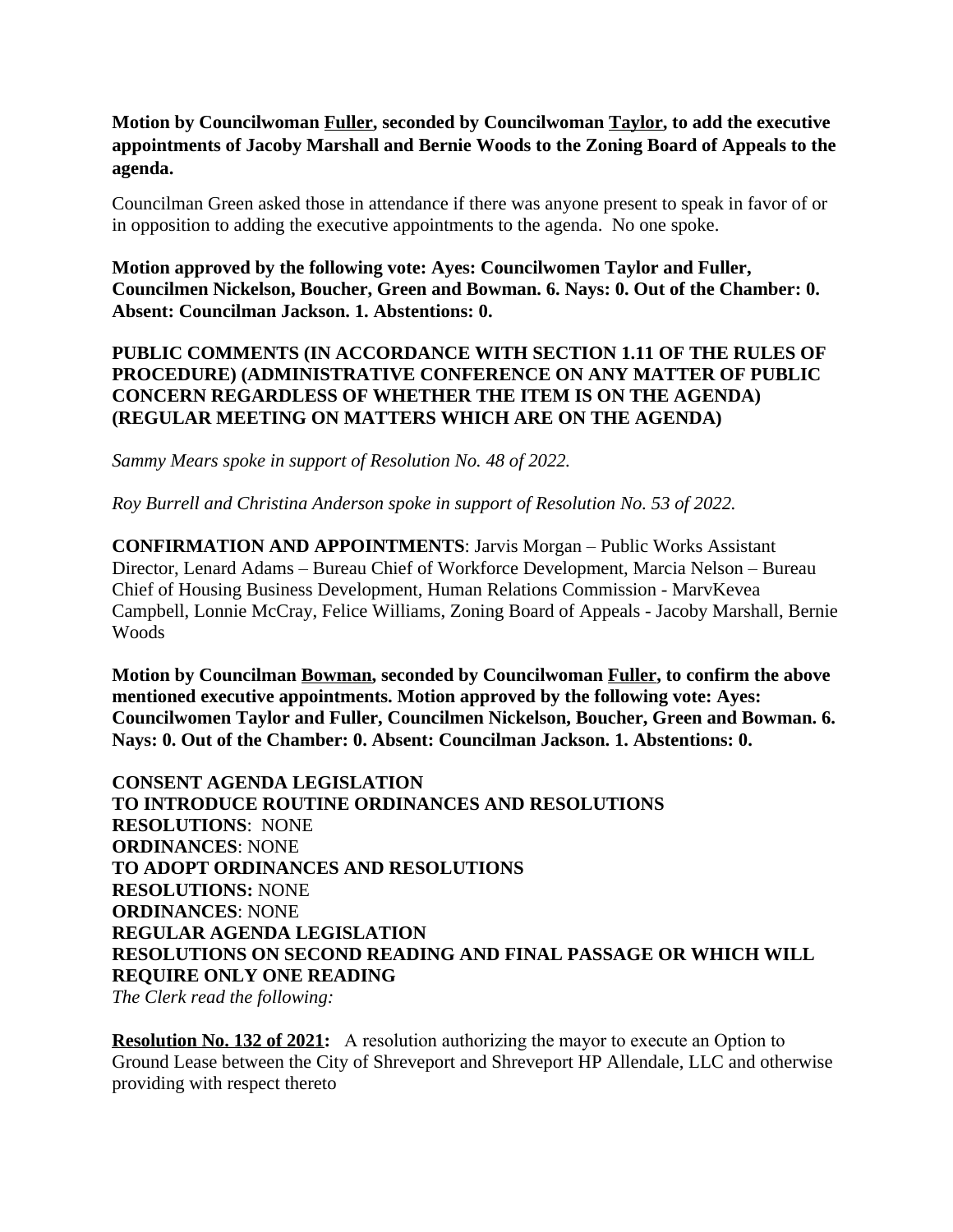**Read by title and as read motion by Councilwoman Taylor, seconded by Councilwoman Fuller, to withdraw. Motion approved by the following vote: Ayes: Councilwomen Taylor and Fuller, Councilmen Nickelson, Boucher, Green and Bowman. 6. Nays: 0. Out of the Chamber: 0. Absent: Councilman Jackson. 1. Abstentions: 0.**

**Resolution No. 165 of 2021:** A resolution approving a restoration tax abatement renewal application for Venyu Solutions, LLC, 601 Milam Street, and to otherwise provide with respect thereto

**Read by title and as read motion by Councilwoman Fuller, seconded by Councilwoman Taylor, to postpone. Motion approved by the following vote: Ayes: Councilwomen Taylor and Fuller, Councilmen Nickelson, Boucher, Green and Bowman. 6. Nays: 0. Out of the Chamber: 0. Absent: Councilman Jackson. 1. Abstentions: 0.**

**Resolution No. 24 of 2022:** A resolution authorizing the employment of legal counsel to represent the City of Shreveport, and to otherwise provide with respect thereto.

**Read by title and as read motion by Councilman Green, seconded by Councilman Boucher, to postpone. Motion approved by the following vote: Ayes: Councilwomen Taylor and Fuller, Councilmen Nickelson, Boucher, Green and Bowman. 6. Nays: 0. Out of the Chamber: 0. Absent: Councilman Jackson. 1. Abstentions: 0.**

**Resolution No. 44 of 2022:** A resolution authorizing the Mayor to execute an Off-Airport Land Lease between the City of Shreveport and the Federal Aviation Administration and to otherwise provide with respect thereto

**Read by title and as read motion by Councilman Green, seconded by Councilwoman Fuller, to postpone. Motion approved by the following vote: Ayes: Councilwomen Taylor and Fuller, Councilmen Nickelson, Boucher, Green and Bowman. 6. Nays: 0. Out of the Chamber: 0. Absent: Councilman Jackson. 1. Abstentions: 0.**

#### **RESOLUTION NO. 46 OF 2022**

# **A RESOLUTION TO CONGRATULATE AND CELEBRATE ZETA PHI BETA SORORITY, INCORPORATED, ZETA IOTA ZETA CHAPTER FOR THEIR 60 YEARS OF DEDICATED SERVICE, AND TO OTHERWISE PROVIDE WITH RESPECT THERETO.**

COUNCILMEMBER: JERRY BOWMAN, JR.

WHEREAS, the Zeta Phi Beta Sorority, Incorporated, Zeta Iota Zeta Chapter was chartered April 20, 1962, and will celebrate 60 years of dedicated service this year; and

WHEREAS, the twelve charter members were Sorors Mary Amos, Theola Goodwin, Ernie Mae Odom, Rosa Rice, Clara A. Bennett (deceased), Johnnye S. Martin (deceased), Ruby T. Powell (deceased), Juanita Rollins, Doris Breckenridge, Ruby Newton, Mildred Quarles (deceased), and Vergie Lee Specks; and

WHEREAS, the chapter membership increased in less than two years after it was charted and there was an aura of excitement whenever and wherever the chapter did activities publicly; and WHEREAS, an impressive Finer Womanhood Observance was held in Minden, Louisiana,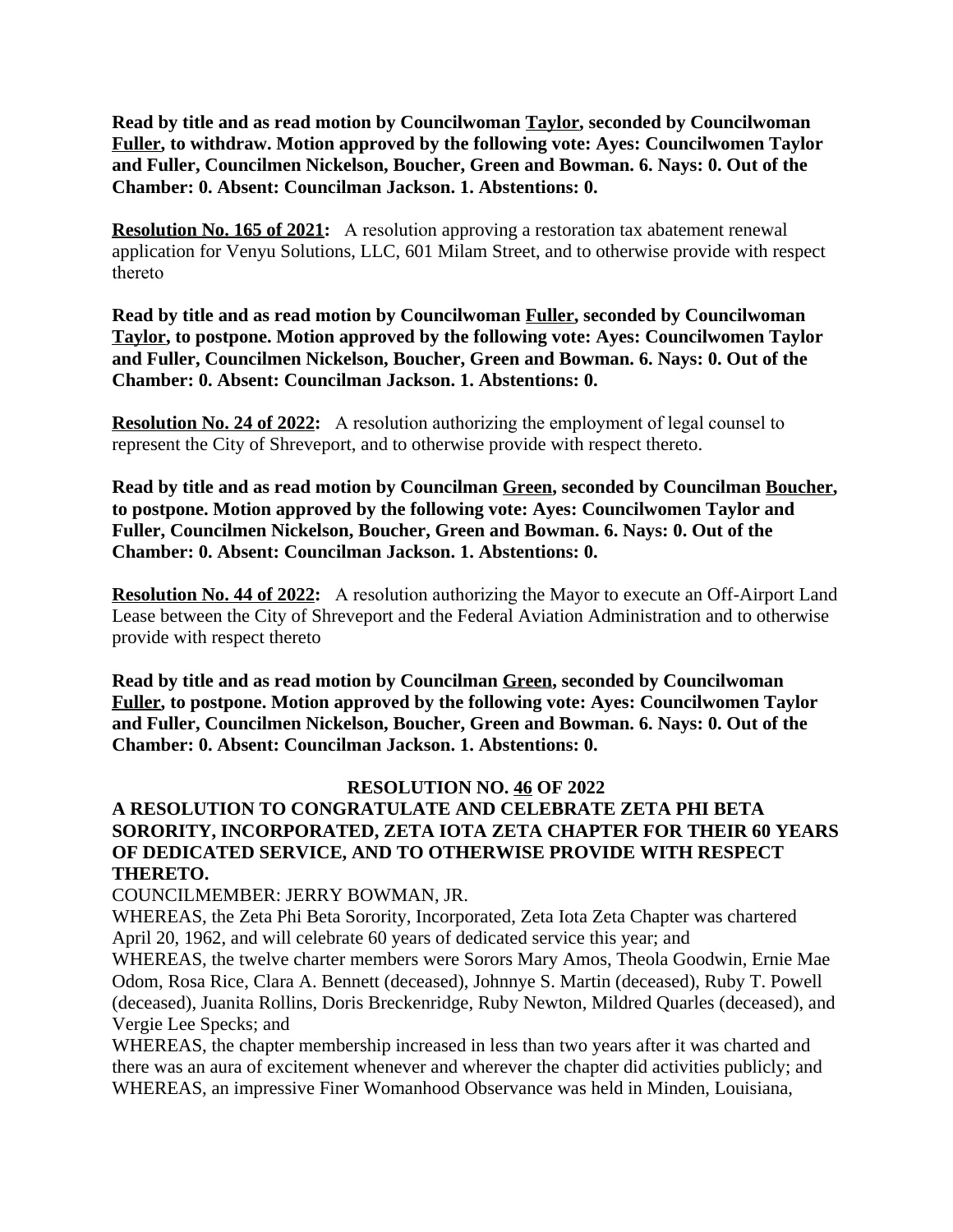which included the auxiliary group, IZ Girls, the first Miss IZ Girl was Beatrice Toney (1963), who is now a member of Zeta Iota Zeta; and

WHEREAS, Zeta Phi Beta Sorority, Incorporated, Zeta Iota Zeta Chapter brought to the Shreveport, Bossier City, Barksdale and surrounding areas the late classic, multi-talented Earl Grant and the periodic presentation of Earl Grant was a Zeta Iota Zeta project until his untimely death; and

WHEREAS, over the years with members moving to other states and some relocating to Shreveport, the chapter was large enough to make feasible two chapters in the City of Shreveport; and

WHEREAS, the chapter has been very active in traditions of Founders' Day, Finer Womanhood Observance, Pledge Renewal, Reclamation, Scholarships & Awards, Voter Registration Drives, Z-HOPE, Stork's Nest, Youth Groups (Archonettes, Amicettes, Pearlettes, Gems, Gents) and Amicae auxiliary; and

WHEREAS, a celebration will be held in honor of one living charter member Soror Juanita Rollins Adams on April 22-24, 2022; and

WHEREAS, Zeta Phi Beta Sorority, Incorporated, Zeta Iota Zeta Chapter desires that they will live on forever, increase membership, and continue to provide numerous services to the community in an effort to help others excel through mind, body and spirit.

NOW THEREFORE, BE IT RESOLVED by the City Council of the City of Shreveport, acting in due, regular, and legal session convened, that the City Council hereby congratulates and celebrates the Zeta Phi Beta Sorority, Incorporated, Zeta Iota Zeta Chapter, for their 60 years of dedicated service.

BE IT FURTHER RESOLVED that this resolution shall be executed in duplicate originals with one original presented to the Zeta Phi Beta Sorority, Incorporated, Zeta Iota Zeta Chapter, and the other resolution filed in perpetuity in the office of the Clerk of Council for the City of Shreveport.

**Read by title and as read motion by Councilman Bowman, seconded by Councilman Taylor, to adopt. Motion approved by the following vote: Ayes: Councilwomen Taylor and Fuller, Councilmen Nickelson, Boucher, Green and Bowman. 6. Nays: 0. Out of the Chamber: 0. Absent: Councilman Jackson. 1. Abstentions: 0.**

#### **RESOLUTION NO. 47 OF 2022**

# **A RESOLUTION PROCLAIMING APRIL 11-15, 2022 TO BE NATIONAL COMMUNITY DEVELOPMENT WEEK AND OTHERWISE PROVIDING WITH RESPECT THERETO**

WHEREAS, the City of Shreveport is a participant in the Community Development Block Grant ("CDBG") program, of which the main purpose is to provide decent, safe, and sanitary housing, a suitable living environment, and economic opportunities to low- and moderate-income people; and

WHEREAS, 2022 marks the 48th anniversary of the CDBG program, which was enacted into law as part of the Housing and Community Development Act of 1974; and

WHEREAS, the City of Shreveport is also a participant in the HOME Investment Partnerships ("HOME") program which provides funding to local communities to create decent, safe, and affordable housing opportunities for low-income persons; and

WHEREAS, this Council recognizes that the CDBG and HOME programs are a partnership of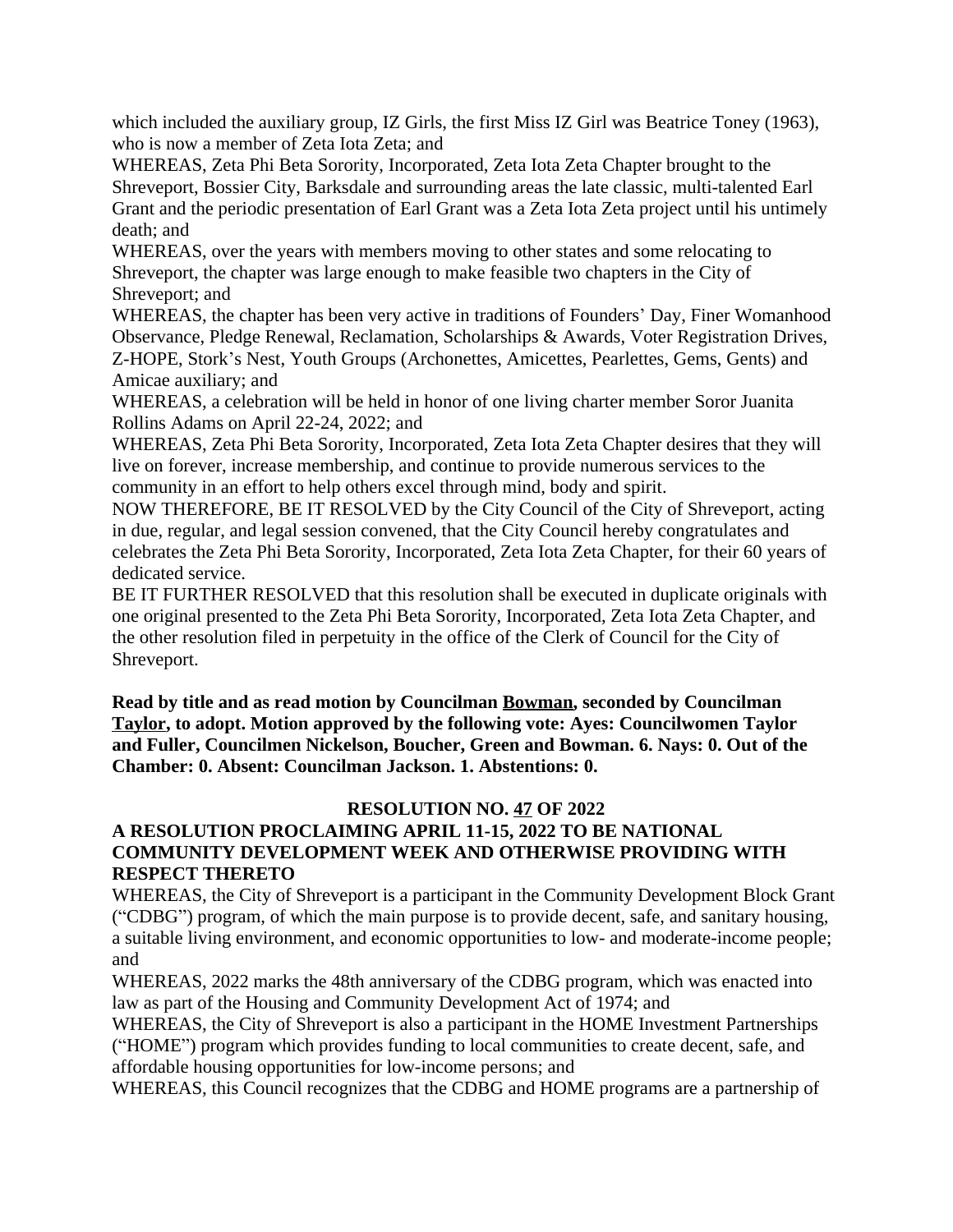federal, state, and local governments, businesses, non-profits, community organizations, and residents, and that the services funded by the US Department of Housing and Urban Development, which are administered by the local governments and often delivered by nonprofit organizations, rely heavily on the dedication and good will of our combined efforts; and WHEREAS, in light of the possibility of reduced CDBG program funding, public recognition of the vital importance of the CDBG program to national communities like the City of Shreveport is essential.

NOW, THEREFORE, BE IT RESOLVED by the City Council of the City of Shreveport in due, legal and regular session convened that April 11-15, 2022 is to be proclaimed as National Community Development Week in the City of Shreveport.

BE IT FURTHER RESOLVED, that during this week this community will give special thanks and recognition to all participants whose hard work and devotion to their neighborhoods and their low- and moderate-income residents help ensure the quality and effectiveness of the Community Development Block Grant, HOME Investment Partnerships program.

BE IT FURTHER RESOLVED that the City of Shreveport, along with its service providers and other community residents, hereby petition the United States Congress to recognize the outstanding work being done locally and nationally by the Community Development Block Grant, HOME programs and their vital importance to the nation's communities and to their lowand moderate-income residents. The Clerk of Council is hereby directed to send a copy of this Resolution to Senator Bill Cassidy, Senator John Kennedy and U.S. Representative Mike Johnson.

BE IT FURTHER RESOLVED that if any one or more of the provisions of this Resolution shall for any reason be held to be illegal or invalid, such illegality or invalidity shall not affect any other provision of this Resolution, but this Resolution shall be construed and enforced as if such illegal or invalid provisions had not been contained herein. Any constitutional or statutory provision enacted after the date of this Resolution which validates or makes legal any provision of this Resolution which would not otherwise be valid or legal, shall be deemed to apply to this Resolution.

BE IT FURTHER RESOLVED that this Resolution shall become effective in accordance with the provisions of Shreveport City Charter Section 4.23.

BE IT FURTHER RESOLVED that all resolutions, ordinances or parts thereof in conflict herewith are hereby repealed.

THUS DONE AND RESOLVED by the City Council of the City of Shreveport, Louisiana.

**Read by title and as read motion by Councilwoman Taylor, seconded by Councilwoman Fuller, to adopt. Motion approved by the following vote: Ayes: Councilwomen Taylor and Fuller, Councilmen Nickelson, Boucher, Green and Bowman. 6. Nays: 0. Out of the Chamber: 0. Absent: Councilman Jackson. 1. Abstentions: 0.**

#### **RESOLUTION NO. 48 OF 2022**

**A RESOLUTION TO COMMEND THE AMERICORPS SENIORS SOUTHERN UNIVERSITY AT SHREVEPORT CADDO/BOSSIER/DESOTO FOSTER GRANDPARENT VOLUNTEER PROGRAM, TO RECOGNIZE MAY 5, 2022, AS AMERICORPS SENIORS FOSTER GRANDPARENT VOLUNTEER DAY, AND TO OTHERWISE PROVIDE WITH RESPECT THERETO.** BY COUNCILMEMBERS:TABATHA TAYLOR, JERRY BOWMAN, JR., AND JAMES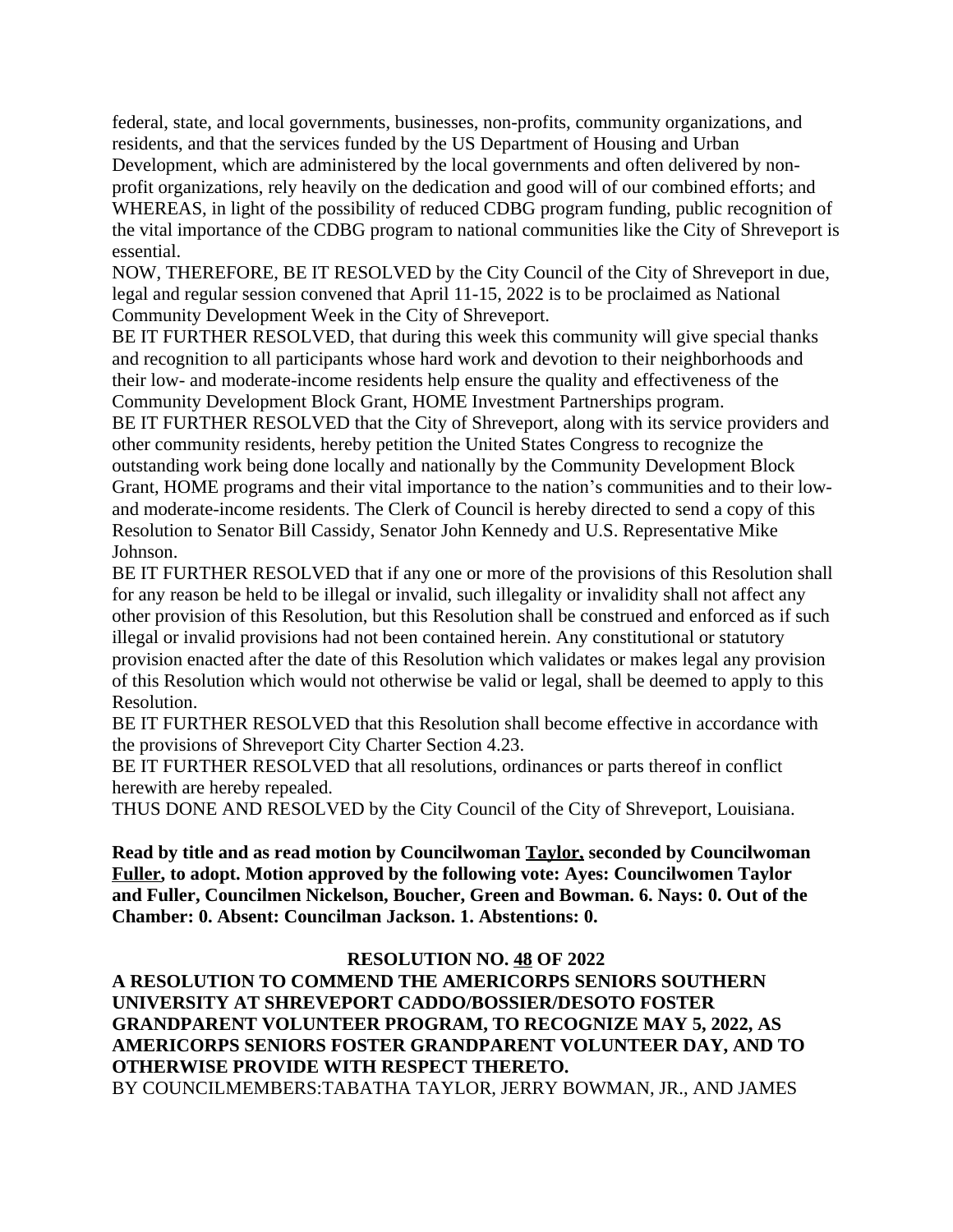#### **GREEN**

WHEREAS, it is appropriate to commend AmeriCorps Seniors Caddo/Bossier Foster Grandparent Volunteer Program for its forty-two years of exceptional service in Caddo and Bossier; and now including Desoto Foster Grandparent Volunteer Program; and WHEREAS, the Foster Grandparent Volunteer Program (FGP) is under a new sponsorship,

Southern University at Shreveport (SUSLA); it is federally funded program by the Corporation for National and Community Service, now known as the AmeriCorps Seniors (new brand), a federal agency, that brings people together to tackle the country's most pressing challenges through national service and volunteering; and

WHEREAS, AmeriCorps members and AmeriCorps Seniors FGP volunteers serve with organizations dedicated to the improvement of communities; and

WHEREAS, this nationwide program offers seniors, who are fifty-five years of age or older, the opportunity to serve as mentors, tutors, and caregivers to economically disadvantaged youth one on-one, helps to improve behavioral and educational outcomes for students with special and exceptional needs, helping children who suffer from abuse or neglect, and provides support to children of veterans or who have a deployed family member; and

WHEREAS, the FGP serves over 280,000 special needs children through a network of various organizations and helps to guide students to higher academic achievement; and

WHEREAS, the AmeriCorps Seniors SUSLA Foster Grandparent Volunteer Program matches the willingness and capacity of Caddo/Bossier/Desoto FGP's volunteers to devote their time, experience, and compassion with the needs of children to learn and prepare for the life ahead of them; and

WHEREAS, this program continues to fulfill its mission of providing guidance and support to disadvantaged children, enriching their life while enriching the lives of others; and WHEREAS, AmeriCorps Seniors volunteers who serve with in the FGP provide the kind of comfort and love that sets a child on a path to a successful future, in addition, AmeriCorps Seniors volunteers themselves report better health and longevity having served their community. NOW, THEREFORE, BE IT RESOLVED by the City Council of the City of Shreveport, in due, legal, and regular session convened that the City Council does hereby commend the AmeriCorps Seniors SUSLA Caddo/Bossier Foster Grandparent Volunteer Program for its forty-two years of exceptional service to children; does hereby extend best wishes for continued success in the future; and does hereby recognize Thursday, May 5, 2022, as "AmeriCorps Seniors Foster Grandparent Volunteer Day."

BE IT FURTHER RESOLVED that if any provision or item of this resolution or the application thereof is held invalid, such invalidity shall not affect other provisions, items or application of this resolution which can be given effect without the invalid provisions, items, or application and, to this end, the provisions of this resolution are hereby declared servable; and BE IT FURTHER RESOLVED that all resolutions or parts thereof in conflict herewith are hereby repealed.

**Read by title and as read motion by Councilwoman Taylor, seconded by Councilman Bowman, to adopt. Motion approved by the following vote: Ayes: Councilwomen Taylor and Fuller, Councilmen Nickelson, Boucher, Green and Bowman. 6. Nays: 0. Out of the Chamber: 0. Absent: Councilman Jackson. 1. Abstentions: 0.**

#### **RESOLUTION NO. 49 OF 2022**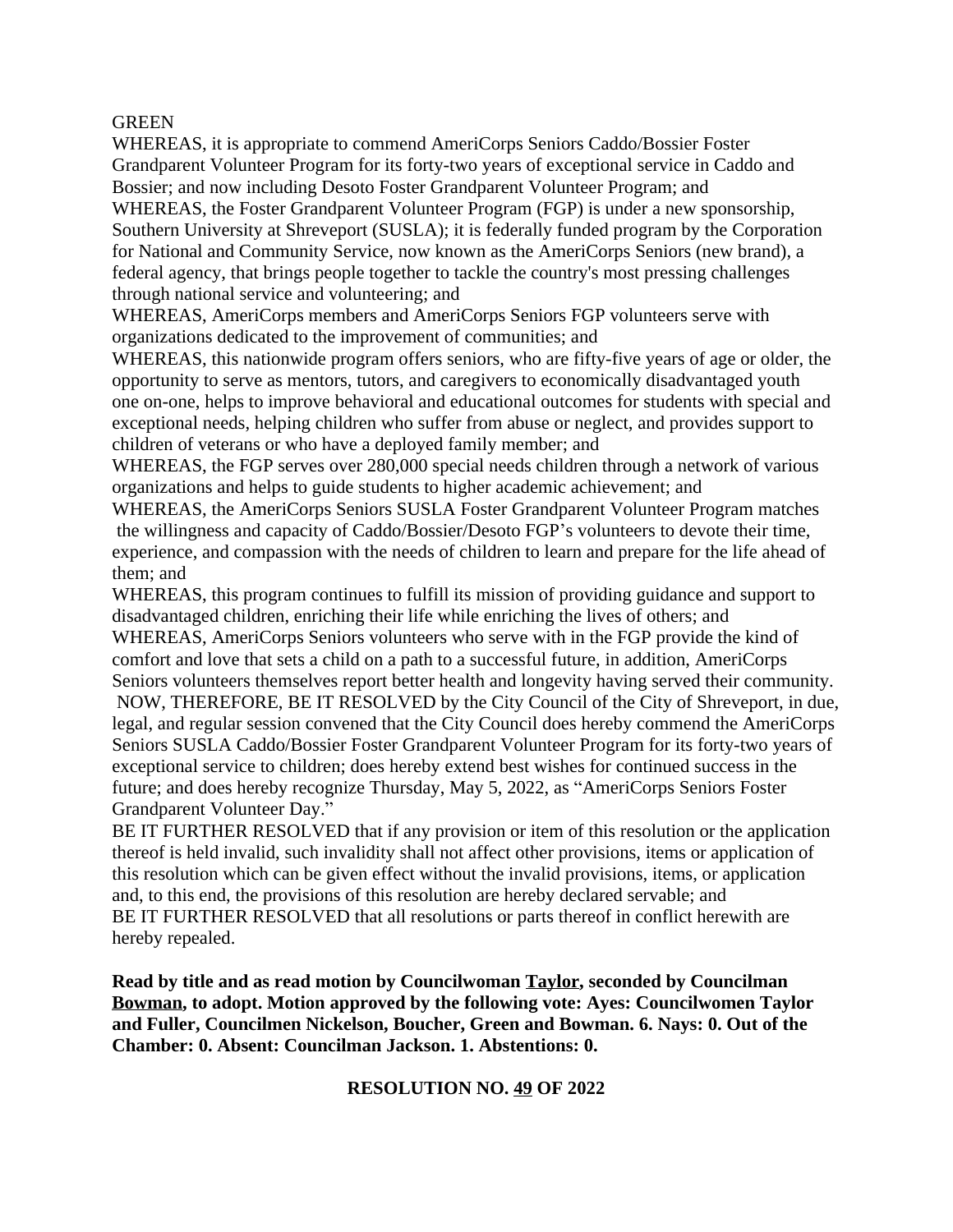#### **A RESOLUTION CALLING UPON THE FEDERAL GOVERNMENT TO URGENTLY ADDRESS THE STUDENT LOAN CRISIS AND ENACT A PLAN TO CANCEL STUDENT LOAN DEBT AND BEGIN THE TRANSITION TO EDUCATION AS A PUBLIC GOOD, AND OTHERWISE PROVIDING WITH RESPECT THERETO.**

#### BY COUNCILMEMBER: TABATHA TAYLOR

WHEREAS, the Shreveport City Council hereby determines that it is timely and necessary to call upon the federal government to urgently address the student loan crisis, enact a plan to cancel student loan debt, and begin the transition to education as a public good; and WHEREAS, student loan debt burdens more than 44 million Americans, and prevents millions from buying homes, starting businesses, saving for retirement, or even starting families; and WHEREAS, the student loan crisis impacts nearly 1 in 5 Americans, with Black, Latinx, American Indian and Alaska Native, Asian and Pacific Islander, and other communities of color, low-income residents, and young adults most impacted by student loan debt. Collectively, Americans hold over \$1.6 trillion in student loan debt and growing, and Louisianians alone hold \$22.5 billion in student loan debt; and

WHEREAS, Louisiana's average median household income is \$50,800, Shreveport is \$40,809, while the state's average student loan debt balance is \$34,651. This forces many Louisianans to choose between paying down their debt and meeting their immediate needs, 5.9 percent of borrowers are age 60 and above; and

WHEREAS, just over 26 percent of Shreveport residents hold a bachelor's degree or higher and while Louisiana's average student debt balance is less the national average, Louisiana has one of the highest default rates in the nation, lower median household income results in higher default rates; and

WHEREAS, college is more expensive, and more essential, than ever before. Advancements in technology are making it harder to earn a living wage without an advanced degree, and college graduates earn on average 80 percent more than those with a high school diploma. While college attendance is higher than ever before, the cost of college education has more than doubled over the past generation. Further, many students who take out loans do not ultimately complete a college degree; the default rate among borrowers who didn't complete their degree is three times higher than the rate for borrowers who did earn a degree; and

WHEREAS, the student loan crisis is an issue of racial equity. On average, Black students are more likely to take out student loans; Black borrowers owe more than white borrowers; and Black borrowers pay down their debt more slowly, in part due to the racial wealth gap, the racial pay gap, and racial discrimination in hiring. Black students who earned a bachelor's degree had a default rate nearly four times higher than similarly situation white peers due to complex facets of wealth and wage disparities and structural racism. Black and Latinx students are three times more likely to attend a for-profit college than white students, which are often predatory and result in much higher rates of default. On average, American Indian and Alaska Native student borrowers owe the highest monthly payments. Student debt exacerbates the existing racial wealth gaps and holds many people of color back from building intergeneration wealth; and

WHEREAS, the student loan crisis is an issue of gender equity. While a slight majority of college students are women, women hold roughly two thirds of the nation's student loan debt. Black women, on average, accrue more debt than other women. Because of the gender pay gap, women have a harder time paying off their debt and struggle more financially to do so. A disproportionate number of single mothers attending college attend for-profit colleges and accrue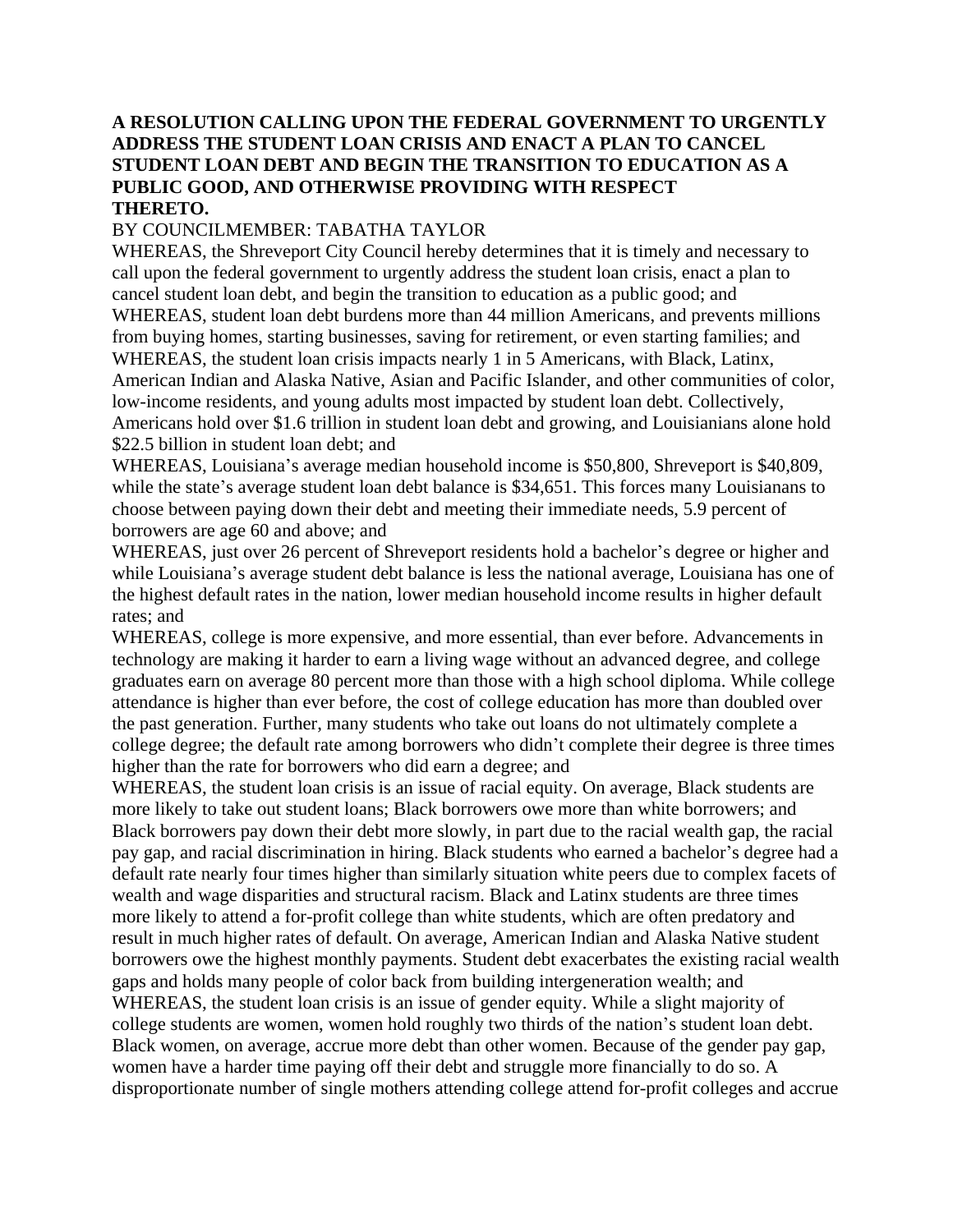higher levels of debt than students at non-profit colleges. The intersection of racial and gender wage and wealth gaps make it even harder for women of color to afford college, pay down their student debt, and accrue intergenerational wealth; and

WHEREAS, the student loan crisis is an issue of socioeconomic equity. Low-income students and families are more likely to need to take out loans and to default on loans. First generation college students accrue more debt on average than other students and are more likely to default on their loans. Students who are veterans, parents, or caregivers also face higher risk of default. While higher-income communities are more likely to have loan balances due to higher rates of college attendance, there are far higher rates of economic hardship and delinquency resulting from student loans in low-income communities; and

WHEREAS, cancelling student loan debt and eliminating debt in higher education represents a significant economic opportunity for the City of Shreveport to increase spending in our local community, support residents' wealth-building and social mobility, and provide a deeply needed stimulus during recovery from the COVID-19 pandemic; and

WHEREAS, cancelling student loan debt and eliminating debt in higher education will have a considerable positive impact on the thousands of students that attend college in Shreveport and will help advance an equitable, accessible higher education system for all our residents; and WHEREAS, cancelling student loan debt and eliminating debt in higher education will improve a range of health outcomes by alleviating debt-associated stress and mental health impacts and improving investments in residents' health services and health outcomes.

NOW, THEREFORE, BE IT RESOLVED, by the City Council of the City of Shreveport in due, regular, and legal session convened that the City Council calls upon the federal government to leverage its authority to urgently address the student loan crisis by enacting a plan to cancel student loan debt and begin the transition to education as a public good.

BE IT FURTHER RESOLVED that a copy of this resolution be sent to the President of the United States, President Joseph R. Biden, Senators Bill Cassidy and John Kennedy and Representative Mike Johnson.

BE IT FURTHER RESOLVED, that if any provision or item of this resolution or the application thereof is held invalid, such invalidity shall not affect other provisions, items, or application of this resolution which can be given effect without the invalid provisions, items, or application and, to this end, the provisions of this resolution are hereby declared servable.

BE IT FURTHER RESOLVED that all resolutions or parts thereof in conflict herewith are hereby repealed.

**Read by title and as read motion by Councilwoman Taylor, seconded by Councilman Bowman, to adopt. Motion approved by the following vote: Ayes: Councilwomen Taylor and Fuller, Councilmen Boucher, Green and Bowman. 5. Nays: Councilman Nickelson. 1. Out of the Chamber: 0. Absent: Councilman Jackson. 1. Abstentions: 0.**

#### **RESOLUTION NO. 50 OF 2022**

**A RESOLUTION TO SUPPORT HOUSE BILL NO. 774 FILED IN THE 2022 REGULAR SESSION OF THE LOUISIANA LEGISLATURE RELATIVE TO EXPUNGEMENTS FOR CERTAIN AMOUNTS OF POSSESSION OF MARIJUANA, AND TO OTHERWISE PROVIDE WITH RESPECT THERETO.** BY COUNCILMEMBER: TABATHA TAYLOR WHEREAS, House Bill No. 774 of the 2022 regular session of the Louisiana Legislature ("HB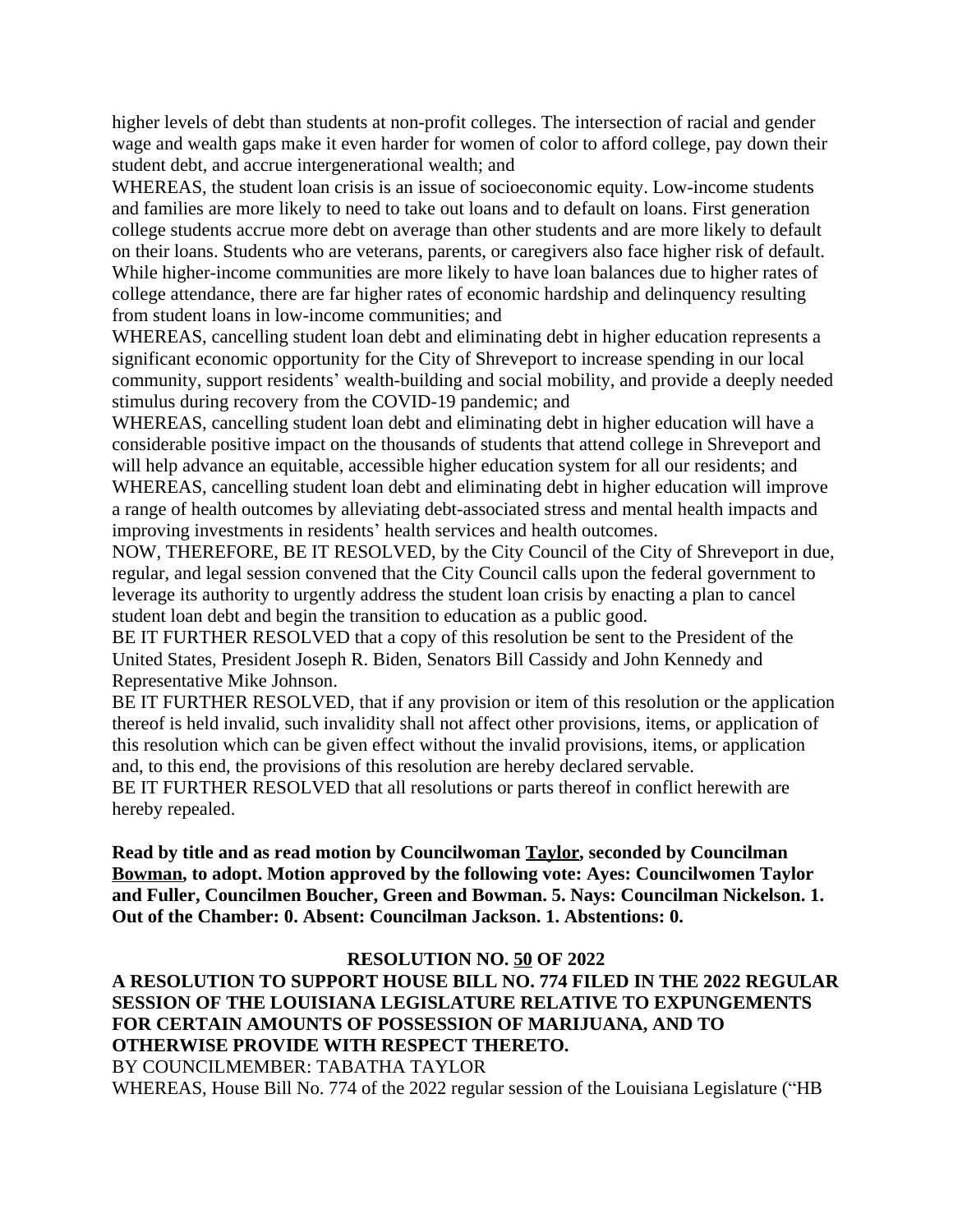774") provides relative to when a person may file an expungement for certain convictions of possession of marijuana and exempts the payment of expungement fees for a person with certain convictions of possession of marijuana; and

WHEREAS, HB 774 provides that a person may file a motion to expunge his record of arrest and conviction of a misdemeanor offense involving the possession of marijuana,

tetrahydrocannabinol, or chemical derivatives thereof pursuant to R.S.  $40:966(C)(2)(a)$  from the date of conviction; and

WHEREAS, HB 774 provides that a person who has been convicted of a misdemeanor offense involving the possession of marijuana, tetrahydrocannabinol, or chemical derivatives thereof pursuant to R.S.  $40:966(C)(2)(a)$  shall be exempt from the payment of the processing fees otherwise authorized.

NOW THEREFORE, BE IT RESOLVED by the City Council of the City of Shreveport, in due, legal, and regular session convened, that the Shreveport City Council endorses and strongly supports the enactment of House Bill No. 774 that has been filed in the 2022 regular session of the Louisiana Legislature.

BE IT FURTHER RESOLVED that if any provision or item of this resolution or the application thereof is held invalid, such invalidity shall not affect other provisions, items or application of this resolution which can be given effect without the invalid provisions, items or application and, to this end, the provisions of this resolution are hereby declared servable.

BE IT FURTHER RESOLVED that all resolutions or parts thereof in conflict herewith are hereby repealed.

**Read by title and as read motion by Councilwoman Taylor, seconded by Councilman Nickelson, to adopt. Motion approved by the following vote: Ayes: Councilwomen Taylor and Fuller, Councilmen Nickelson, Boucher, Green and Bowman. 6. Nays: 0. Out of the Chamber: 0. Absent: Councilman Jackson. 1. Abstentions: 0.**

#### **RESOLUTION NO. 51 OF 2022**

## **A RESOLUTION TO CONGRATULATE AND CELEBRATE ELIZABETH "ELLIE" FRANKS FOR BEING NAMED REGION 6 8TH GRADE STUDENT OF THE YEAR IN THE STATE OF LOUISIANA, AND TO OTHERWISE PROVIDE WITH RESPECT THERETO**

#### COUNCILMAN: JOHN NICKELSON

WHEREAS, Elizabeth "Ellie" Franks is an 8th grade student at Saint Joseph Catholic School, Diocese of Shreveport where she is a member of the National Junior Honor Society; and WHEREAS, she is the current president of the St. Joseph Catholic School Student Council and the current president of the Mini Vinnies, a student conference of the St. Vincent de Paul Society; and

WHEREAS, Ellie is the 8 th Grade Student of the Year for St. Joseph Catholic School and for the Diocese of Shreveport; and

WHEREAS, Ellie won the Region 6 8th Grade Student of the Year in the State of Louisiana; and WHEREAS, students are selected based on academic achievement, leadership skills, character, and service to their schools and communities; and

WHEREAS, regional selection committees review students' resumes and portfolios, along with writing samples and interviews to assess their communication and critical thinking skills; and WHEREAS, Ellie will go on to compete against the other regional winners for the statewide title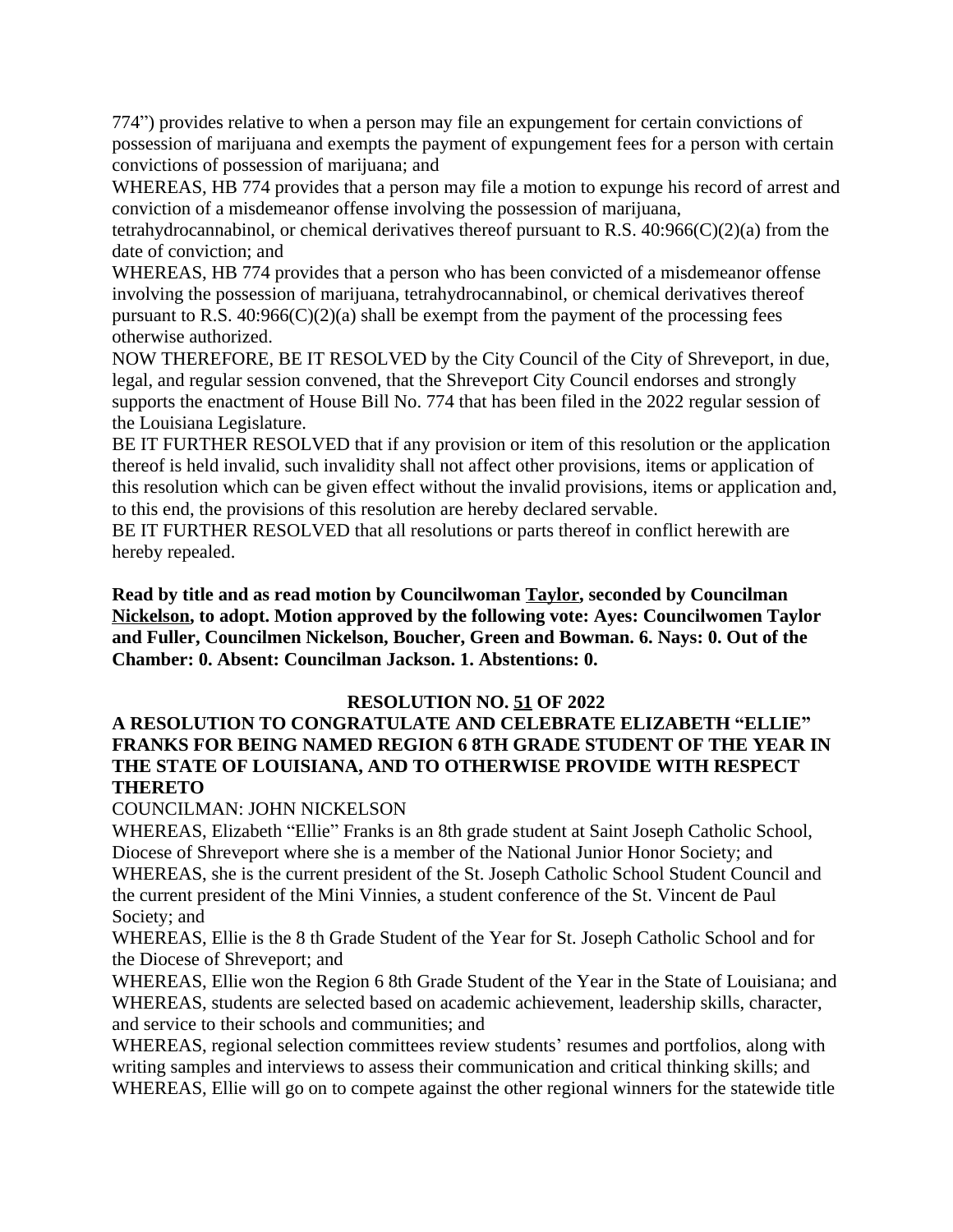which will be announced on April 13, 2022; and

WHEREAS, prior to selecting the statewide winners, the selection committee will conduct interviews and again review the finalist's portfolios and writing samples.

NOW THEREFORE, BE IT RESOLVED by the City Council of the City of Shreveport, acting in due, regular, and legal session convened, that the City Council hereby congratulates Elizabeth "Ellie" Franks for being names Region 6 8th Grade Student of the Year in the State of Louisiana and wishes her luck as she competes for the statewide title.

BE IT FURTHER RESOLVED that this resolution shall be executed in duplicate originals with one original presented to the Elizabeth "Ellie" Franks and the other resolution filed in perpetuity in the office of the Clerk of Council for the City of Shreveport.

**Read by title and as read motion by Councilman Nickelson, seconded by Councilman Bowman, to adopt. Motion approved by the following vote: Ayes: Councilwomen Taylor and Fuller, Councilmen Nickelson, Boucher, Green and Bowman. 6. Nays: 0. Out of the Chamber: 0. Absent: Councilman Jackson. 1. Abstentions: 0.**

#### **RESOLUTION NO. 52 OF 2022**

#### **A RESOLUTION TO THANK PRESIDENT BIDEN FOR COMMITTING THE UNITED STATES TO ACCEPTING 100,000 UKRAINIAN REFUGEES AND TO CONVEY THE CITY OF SHREVEPORT'S WILLINGNESS TO RECEIVE AND WARMLY WELCOME THOSE REFUGEES, AND TO OTHERWISE PROVIDE WITH RESPECT THERETO.**

BY COUNCILMEMBER: JOHN NICKELSON

WHEREAS, in the fall of 2021, Ukrainian officials reported that the Russian government placed 100,000 troops near the border of Ukraine; and

WHEREAS, on February 21, 2022, Russian President Vladimir Putin announced that Russia recognized the independence of the separatist Donetsk and Luhansk People's Republics (DPR and LPR); and

WHEREAS, three days later, on February 24, 2022, Russia invaded Ukraine, attacks by Russian forces were reported in major cities across Ukraine, including Berdyansk, Chernihiv, Kharkiv, Odesa, Sumy, and the capital Kyiv; and

WHEREAS, the Office of the United Nations High Commissioner for Human Rights (OHCHR) verified 1,563 thousand deaths of civilians in Ukraine during the war as of April 5, 2022; and WHEREAS, the war resulted in a humanitarian crisis, as millions of Ukrainians fled to the west of their country and abroad; and

WHEREAS, since Russia started its invasion of Ukraine on February 24, 2022, over 4.31 million refugees left their homes in Ukraine and headed toward other countries as of April 6, 2022; and WHEREAS, neighboring Poland recorded the highest number of refugees, at nearly 2.5 million as of April 4, 2022, followed by Romania, Moldova, and Hungary; and

WHEREAS, on March 24, 2022, the Biden administration announced the United States plans to welcome up to 100,000 Ukrainians and others fleeing Russia's aggression through the full range of legal pathways, including the U.S. Refugee Admissions Program; and

WHEREAS, the administration is also working to expand and develop new programs with a focus on welcoming Ukrainians who have family members in the United States; and

WHEREAS, the United States has a long history of offering refuge to those fleeing persecution and war; and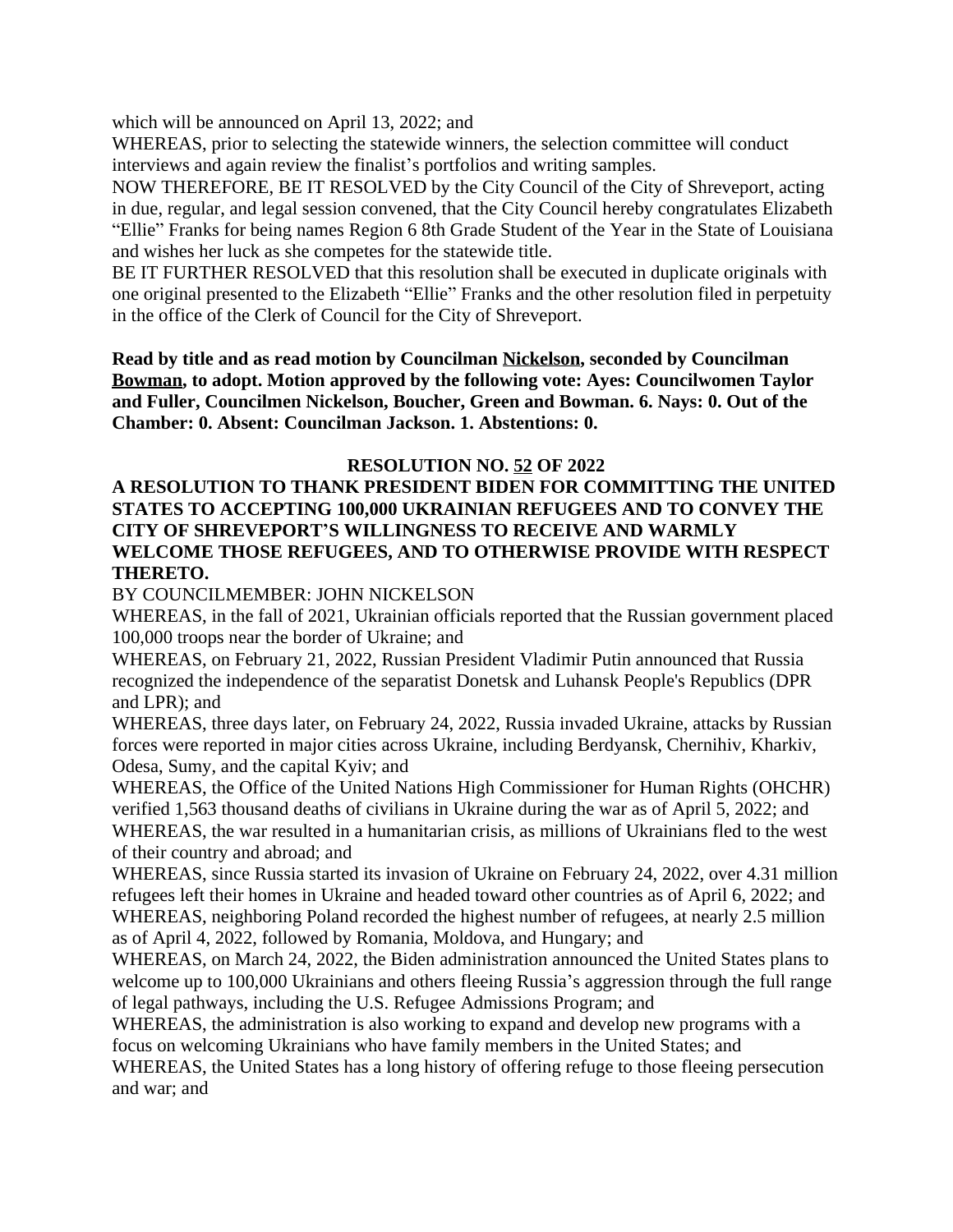WHEREAS, the United States has historically led the world in refugee resettlement, since 1980, the U.S. has taken in 3 million of the more than 4 million refugees resettled worldwide.

NOW, THEREFORE, BE IT RESOLVED, by the City Council of the City of Shreveport in due, regular, and legal session convened that the City Council hereby thanks President Biden for committing the United States to accepting 100,000 Ukrainian refugees and hereby conveys the City's willingness to receive and warmly welcome as many of those refugees as the President's administration thinks prudent to send to the City of Shreveport.

BE IT FURTHER RESOLVED that a copy of this resolution be sent to the President of the United States, President Joseph R. Biden, Senators Bill Cassidy and John Kennedy, Representative Mike Johnson, and Ambassador of Ukraine to the United States Oksana Markarova.

BE IT FURTHER RESOLVED, that if any provision or item of this resolution or the application thereof is held invalid, such invalidity shall not affect other provisions, items, or application of this resolution which can be given effect without the invalid provisions, items, or application and, to this end, the provisions of this resolution are hereby declared servable.

BE IT FURTHER RESOLVED that all resolutions or parts thereof in conflict herewith are hereby repealed.

**Read by title and as read motion by Councilman Nickelson, seconded by Councilwoman Fuller, to adopt. Motion approved by the following vote: Ayes: Councilwomen Taylor and Fuller, Councilmen Nickelson, Boucher, Green and Bowman. 6. Nays: 0. Out of the Chamber: 0. Absent: Councilman Jackson. 1. Abstentions: 0.**

#### **RESOLUTION NO. 53 OF 2022**

## **A RESOLUTION TO SUPPORT THE DEVELOPMENT OF PASSENGER RAIL SERVICE FROM FORT WORTH, TX THROUGH THE CITY OF SHREVEPORT, LA TO ATLANTA, GA ALONG THE I20 CORRIDOR, AND TO OTHERWISE PROVIDE WITH RESPECT THERETO**

WHEREAS, in November of 2021, Congress passed a major bi-partisan infrastructure bill, which includes some sixty-six (66) billion dollar allocation for passenger rail and Amtrak; WHEREAS, connecting Fort Worth, Texas and Atlanta, Georgia, with points along the Interstate 20 Corridor including the City of Shreveport, would establish a passenger rail connection joining more than 14 million residents throughout Texas, Louisiana, Mississippi, Alabama and Georgia, and connecting these states with the East Coast and onward north to New York; WHEREAS, the existing Interstate 20 was constructed almost sixty years ago, and there has been no material increase in capacity, despite the population growth throughout these states of two to three times during the last two generations, and there appear to be no present plans to materially expand the existing four lanes of Interstate 20 for the foreseeable future;

WHEREAS, the I-20 Corridor Council, representing many cities and councils of governments along the proposed route obtained federal funding and has completed two important studies, including (1) a 2015 Amtrak feasibility study which determined that a long-distance passenger rail connection could operate profitably over the existing railroad infrastructure would require no annual governmental subsidy, and (2) a 2017 capacity study suggested that a capital expenditure investment of less than \$80 million in Texas, Louisiana, and Mississippi. This would represent a fraction of the cost of conventional highway construction and would enable new passenger rail service on the route without adversely affecting freight traffic along the host railroad; and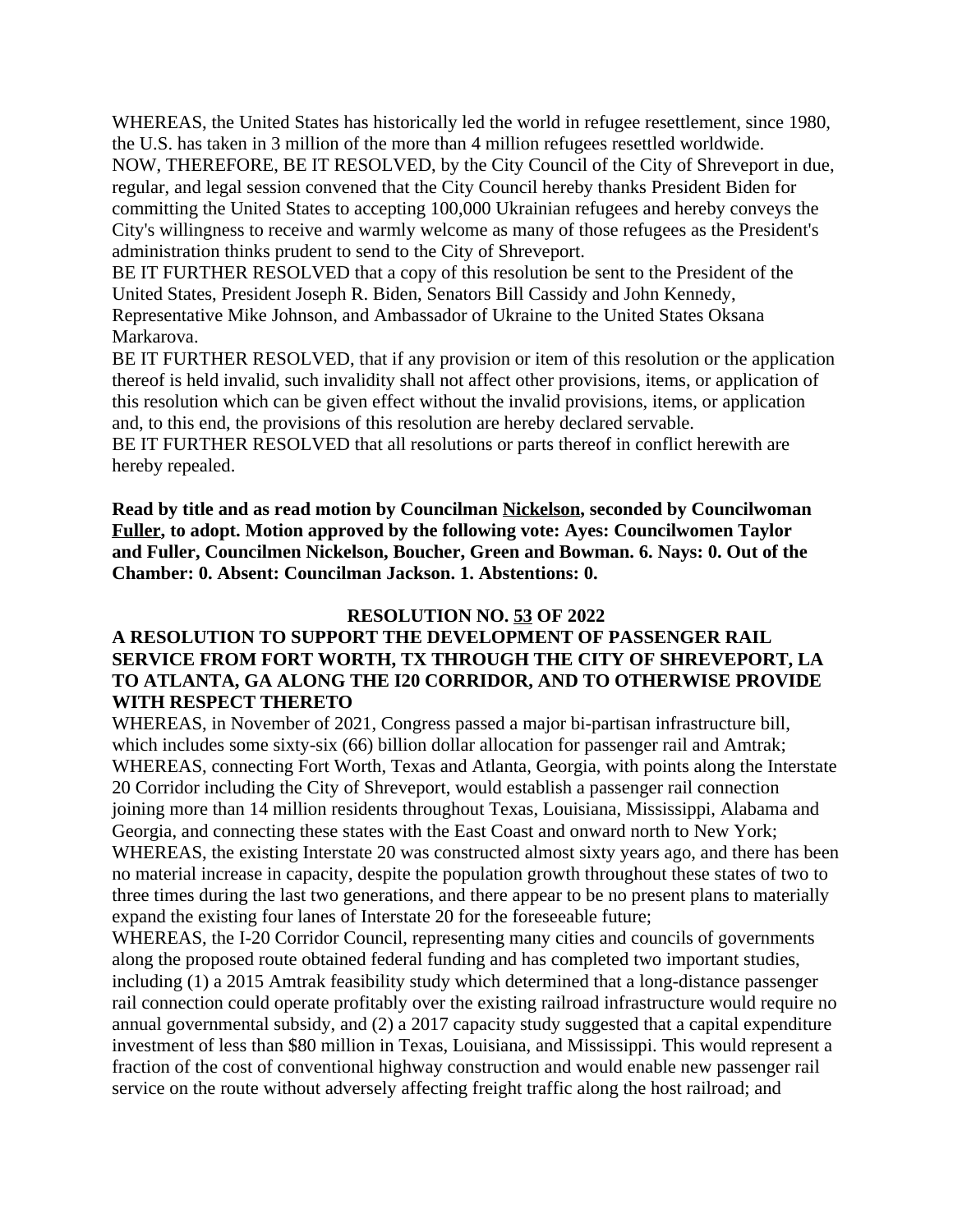WHEREAS, the I-20 Rail Corridor service would provide an east-west connection consisting of two daily passenger trains for the regions of Dallas, Fort Worth and Atlanta and would run through the City of Shreveport; and the proposed railway service will connect surrounding regions and result in increased economic viability for cities along the railway route for tourism and increased mobility by providing an alternative means of transportation; and

WHEREAS, grassroots, multi-state coalitions including mayors, local, state and federal officials, business and economic leaders and many other stakeholders have shown great support for this opportunity along the I-20 corridor, and creating an economical and environmentally attractive addition to highway travel;

WHEREAS, the proposed acquisition of the Kansas City Southern Railway ("KCS") by Canadian Pacific Railway ("CP") is pending before the Untied States Surface Transportation Board, and Canadian Pacific and Amtrak have announced plans to conduct a study to finalize a cooperative agreement to operate the passenger train for the I 20 Corridor along the trackage being acquired by Canadian Pacific;

NOW THEREFORE BE IT RESOLVED by the City of Shreveport in legal session convened, hereby recognizes and supports the efforts to construct and operate a long-distance passenger rail connection along the I-20 corridor, also supports the approval of the Surface Transportation Board of the merger between Kansas City Southern and Canadian Pacific Railway, and further supports the efforts to improve on-time performance of Amtrak passenger trains with the host railroad carriers.

BE IT FURTHER RESOLVED that if any provision or item of this resolution or the application thereof is held invalid, such invalidity shall not affect other provisions, items, or applications of this resolution which can be given effect without the invalid provisions, items, or applications; and, to this end, the provisions of this resolution are hereby declared severable.

BE IT FURTHER RESOLVED that all resolutions or parts thereof in conflict herewith are hereby repealed.

**Read by title and as read motion by Councilwoman Taylor, seconded by Councilwoman Fuller, to adopt. Motion approved by the following vote: Ayes: Councilwomen Taylor and Fuller, Councilmen Nickelson, Boucher, Green and Bowman. 6. Nays: 0. Out of the Chamber: 0. Absent: Councilman Jackson. 1. Abstentions: 0.**

#### **RESOLUTION NO. 54 OF 2022**

# **A RESOLUTION ENDORSING GRANT APPLICATION SUBMISSION TO THE U.S. DEPARTMENT OF TRANSPORTATION TO SECURE FUNDS FROM 2022 DISCRETIONARY GRANT FUNDING AND TO OTHERWISE PROVIDE WITH RESPECT THERETO.**

WHEREAS, the City of Shreveport resolves to apply to secure funds from the \$1.5 billion in Fiscal Year 2022 discretionary funding from the Rebuilding American Infrastructure with Sustainability and Equity (RAISE) grant through the U.S. Department of Transportation; and WHEREAS, the focus for the City's application to secure funding will center on the Shreveport Healthcare Development Corridor to improve the roadway, lighting and provide pedestrian bridges in the high traffic area along the route which will enhance safety. Bus Rapid Transit (BRT) buses and stations utilizing electric buses, street and intersection improvements will also be made on the 1.6-mile stretch that connects the Health Care Corridor, traffic signal improvements along BRT route including emergency vehicle preemption devices, bike facilities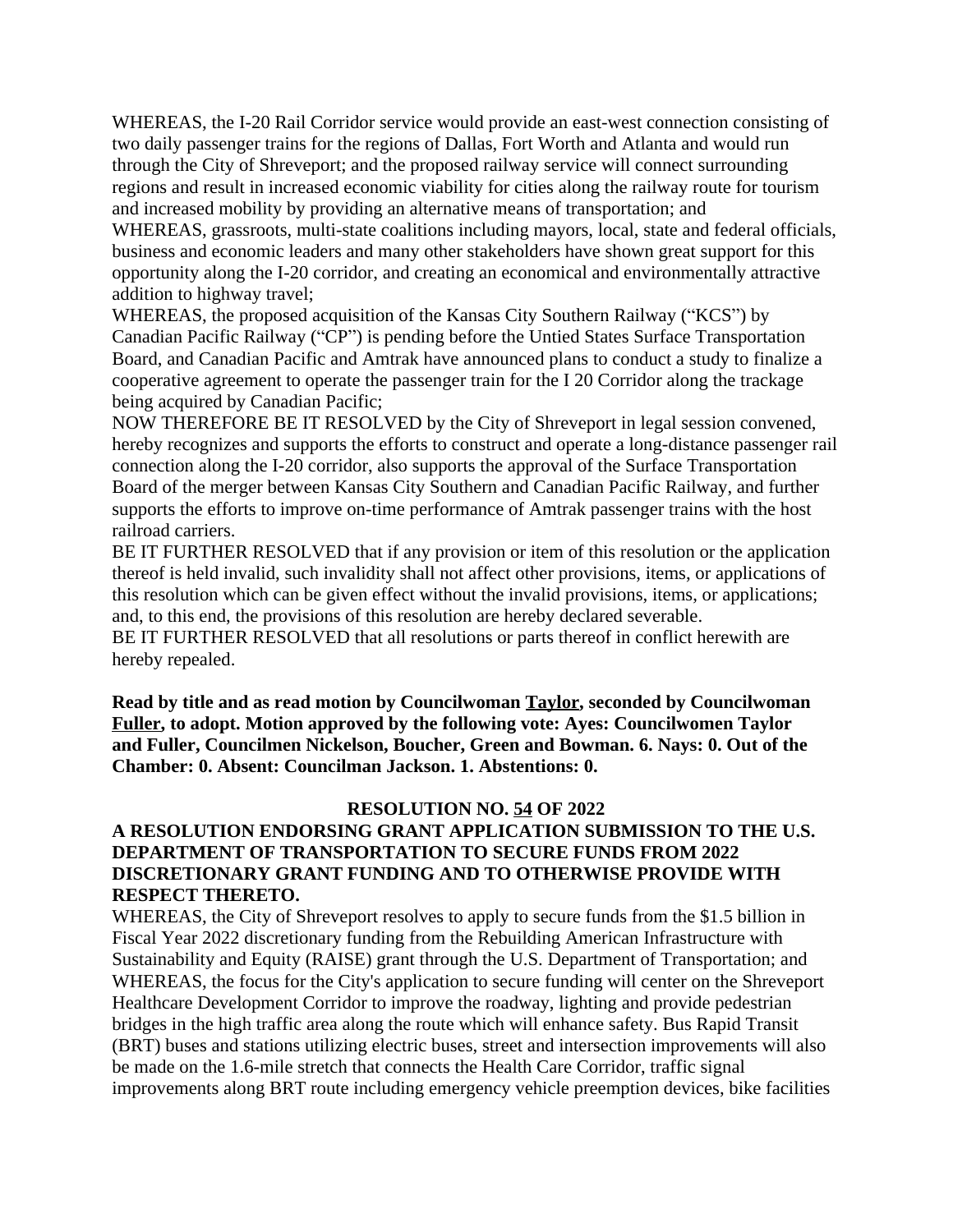such as protected bike lanes and/or sharrows and improved street lighting. NOW THEREFORE IT BE RESOLVED, by the City Council of the City of Shreveport, in legal session convened that the Mayor be and is hereby authorized to execute any documents necessary to complete the application submission process for the aforementioned grant program. BE IT FURTHER RESOLVED, that if any provision or item of this resolution or the application thereof is held invalid, such invalidity shall not affect other provisions, items, or applications of this resolution which can be given effect without the invalid provisions, items, or applications; and, to this end, the provisions of this resolution are hereby declared severable. BE IT FURTHER RESOLVED that all resolutions or parts thereof in conflict herewith are hereby repealed.

#### **Read by title and as read motion by Councilwoman Fuller, seconded by Councilwoman Taylor, to adopt. Motion approved by the following vote: Ayes: Councilwomen Taylor and Fuller, Councilmen Nickelson, Boucher, Green and Bowman. 6. Nays: 0. Out of the Chamber: 0. Absent: Councilman Jackson. 1. Abstentions: 0.**

Madam Clerk: Mr. Chair, the Department of Engineering has requested that Resolution No. 57 be removed from the agenda, if there's no objection, I can not read that into the record so that it is not introduced.

Councilman Green: Yes ma'am.

# **INTRODUCTION OF RESOLUTIONS** *(NOT TO BE ADOPTED PRIOR TO (April 26, 2022 (***Motion and second is sufficient to introduce resolutions)**

- **1. Resolution No. 55 of 2022**: A resolution authorizing the execution of a retainer agreement with Attorney Scott J. Chafin, relative to certain consent decree matters and to otherwise provide with respect thereto
- **2. Resolution No. 56 of 2022**: A resolution authorizing the approval of a price change and entering a contract with Hol-Mac Corporation for the purchase of eighteen (18), 25 cubic yard rear loaders packers, and otherwise providing with respect thereto.
- **3. Resolution No. 58 of 2022**: A resolution authorizing the City of Shreveport, Louisiana, Purchasing Agent to reject all bids received for the Flower Bed Maintenance - Hollywood/Monkhouse, Elvis Presley Blvd., and Kennedy/Broadway Bid RFQ #22-509 and to otherwise provide the respect thereto.
- **4. Resolution No. 59 of 2022**: A resolution authorizing the City of Shreveport, Louisiana, Purchasing Agent to reject all bids received for the Replace Roof on Lucas Administration Building Bid RFQ #22-516 and to otherwise provide with respect thereto.
- **5. Resolution No. 60 of 2022**: A resolution adopting the System Survey and Compliance Questionnaire required by the Legislative Auditor's Office of the State of Louisiana and to provide with respect thereto.

#### **Read by title and as read motion by Councilwoman Taylor, seconded by Councilman Boucher, to introduce Resolution No(s). 55, 56, 58, 59 and 60 of 2022 to lay over until the next regular meeting.**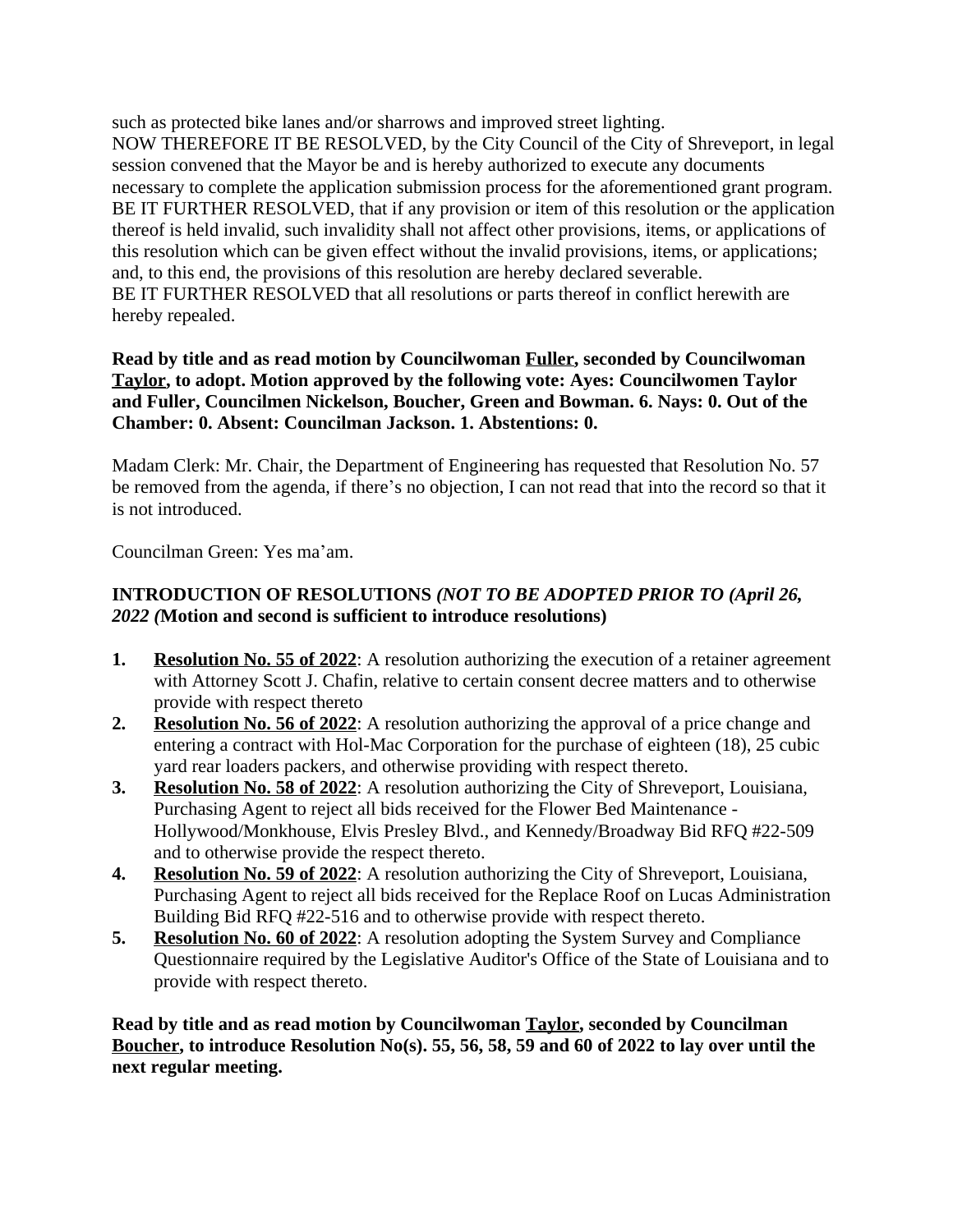## **INTRODUCTION OF ORDINANCES** *(NOT TO BE ADOPTED PRIOR TO April 26, 2022 (***Motion and second is sufficient to introduce resolutions)**

- **1. Ordinance No. 47 of 2022**: An ordinance amending the 2022 budget for the Capital Projects Fund and otherwise providing with respect thereto. (B/Fuller)
- **2. Ordinance No. 48 of 2022**: An ordinance amending the 2022 budget for the Streets Special Revenue Fund and otherwise providing with respect thereto. (B/Fuller)
- **3. Ordinance No. 49 of 2022**: An ordinance amending the City of Shreveport, Louisiana, 2022 Streets Special Revenue Fund Budget, appropriating the funds authorized herein and to otherwise provide with respect thereto.
- **4. Ordinance No. 50 of 2022**: An ordinance amending the City of Shreveport, Louisiana, 2022 Capital Projects Fund Budget, appropriating the funds authorized herein and to otherwise provide with respect thereto.
- **5. Ordinance No. 51 of 2022**: An ordinance levying and authorizing the collection of a tax of 11.3180 mills per dollar on all property subject to ad valorem taxation within the City of Shreveport, Louisiana, for the year 2022, for the purpose of paying principal and interest on the outstanding general obligation bonds of the City of Shreveport, and to otherwise provide with respect thereto.
- **6. Ordinance No. 52 of 2022**: An ordinance levying and authorizing the collection of various taxes totaling 17.770 mills per dollar on all property subject to ad valorem taxation within the City of Shreveport, Louisiana, for the year 2022, in the amounts and for the purposes described herein, and to otherwise provide with respect thereto.
- **7. Ordinance No. 53 of 2022**: An ordinance levying and authorizing the collection of a tax of 9.040 mills per dollar on all property subject to ad valorem taxation within the bounds of the Downtown Development District, of the City of Shreveport, Louisiana, as defined by LA. R. S. 33:2740.38, for the year 2022, in the amounts and for the purposes described herein, and to otherwise provide with respect thereto.
- **8. Ordinance No. 54 of 2022**: An ordinance to amend Chapter 46 (Medical Services) Section 102 - Application Procedure (5) Vehicle Compliance of the Shreveport, Louisiana Code of Ordinances, and to otherwise provide with respect thereto.

#### **Read by title and as read motion by Councilman Bowman, seconded by Councilwoman Taylor, to introduce Ordinance No(s). 47, 48, 49, 50, 51, 52, 53 and 54 of 2022 to lay over until the next regular meeting.**

# **ORDINANCES ON SECOND READING AND FINAL PASSAGE** *(NUMBERS ARE ASSIGNED ORDINANCE NUMBERS)*

*The Clerk read the following:* 

**1. Ordinance No. 37 of 2022**: An ordinance to create and establish the intersection of Fern Loop and Fern Circle as a stop intersection, and to otherwise provide with respect thereto. (C/Nickelson)

**Having passed first reading on March 8, 2022, was read by title, and on motion, ordered passed to third reading. Read the third time in full and as read motion by Councilman Nickelson, seconded by Councilman Boucher, to adopt. Motion approved by the following**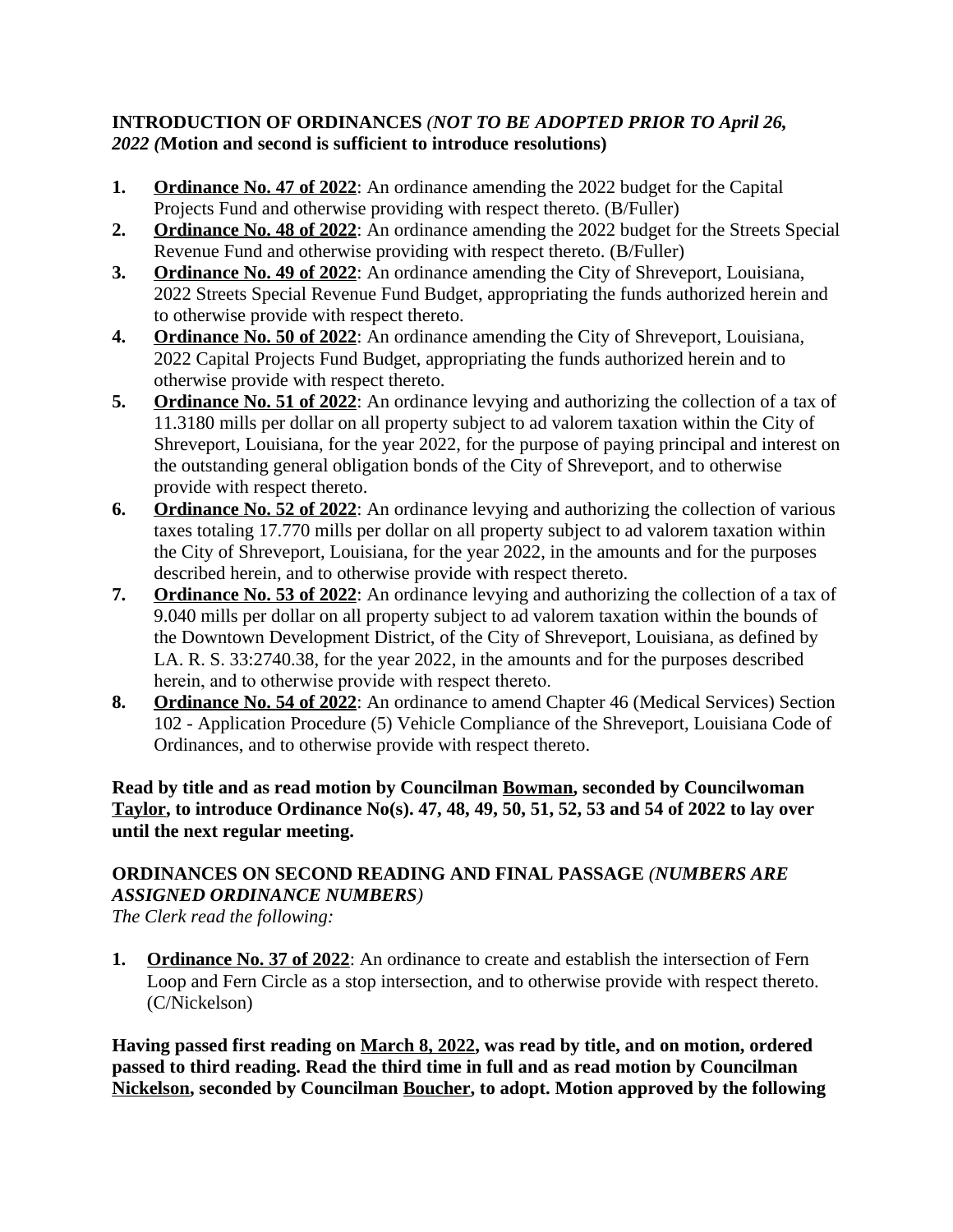**vote: Ayes: Councilwomen Taylor and Fuller, Councilmen Nickelson, Boucher, Green and Bowman.6. Nays:0. Out of the Chamber:0. Absent: Councilman Jackson.1. Abstentions: 0.**

**2. Ordinance No. 39 of 2022**: An ordinance amending the 2022 budget for the General Fund and otherwise providing with respect thereto (F/Green)

**Having passed first reading on March 22, 2022, was read by title, and on motion, ordered passed to third reading. Read the third time in full and as read motion by Councilman Green, seconded by Councilman Bowman, to adopt. Motion approved by the following vote: Ayes: Councilwomen Taylor and Fuller, Councilmen Nickelson, Boucher, Green and Bowman.6. Nays:0. Out of the Chamber:0. Absent: Councilman Jackson.1. Abstentions: 0.**

**3. Ordinance No. 40 of 2022**: An ordinance amending the 2022 budget for the Capital Projects Fund and otherwise providing with respect thereto. (F/Green)

**Having passed first reading on March 22, 2022, was read by title, and on motion, ordered passed to third reading. Read the third time in full and as read motion by Councilman Green, seconded by Councilman Bowman, to adopt. Motion approved by the following vote: Ayes: Councilwomen Taylor and Fuller, Councilmen Nickelson, Boucher, Green and Bowman.6. Nays:0. Out of the Chamber:0. Absent: Councilman Jackson.1. Abstentions: 0.**

**4. Ordinance No. 41 of 2022**: An ordinance amending the 2022 budget for the Streets Special Revenue Fund and otherwise providing with respect thereto. (F/Green)

**Having passed first reading on March 22, 2022, was read by title, and on motion, ordered passed to third reading. Read the third time in full and as read motion by Councilman Green, seconded by Councilman Bowman, to adopt. Motion approved by the following vote: Ayes: Councilwomen Taylor and Fuller, Councilmen Nickelson, Boucher, Green and Bowman.6. Nays:0. Out of the Chamber:0. Absent: Councilman Jackson.1. Abstentions: 0.**

**5. Ordinance No. 42 of 2022**: An ordinance amending the City of Shreveport, Louisiana, 2022 Capital Projects Fund Budget, appropriating the funds authorized herein and to otherwise provide with respect thereto. (B/Fuller)

**Having passed first reading on March 22, 2022, was read by title, and on motion, ordered passed to third reading. Read the third time in full and as read motion by Councilwoman Fuller, seconded by Councilman Bowman, to adopt. Motion approved by the following vote: Ayes: Councilwomen Taylor and Fuller, Councilmen Nickelson, Boucher, Green and Bowman.6. Nays:0. Out of the Chamber:0. Absent: Councilman Jackson.1. Abstentions: 0.**

**6. Ordinance No. 43 of 2022**: An ordinance amending the 2022 Airport Capital Improvements Fund Budget and to otherwise provide with respect thereto

**Having passed first reading on March 22, 2022, was read by title, and on motion, ordered passed to third reading. Read the third time in full and as read motion by Councilman Green, seconded by Councilman Bowman, to adopt. Motion approved by the following**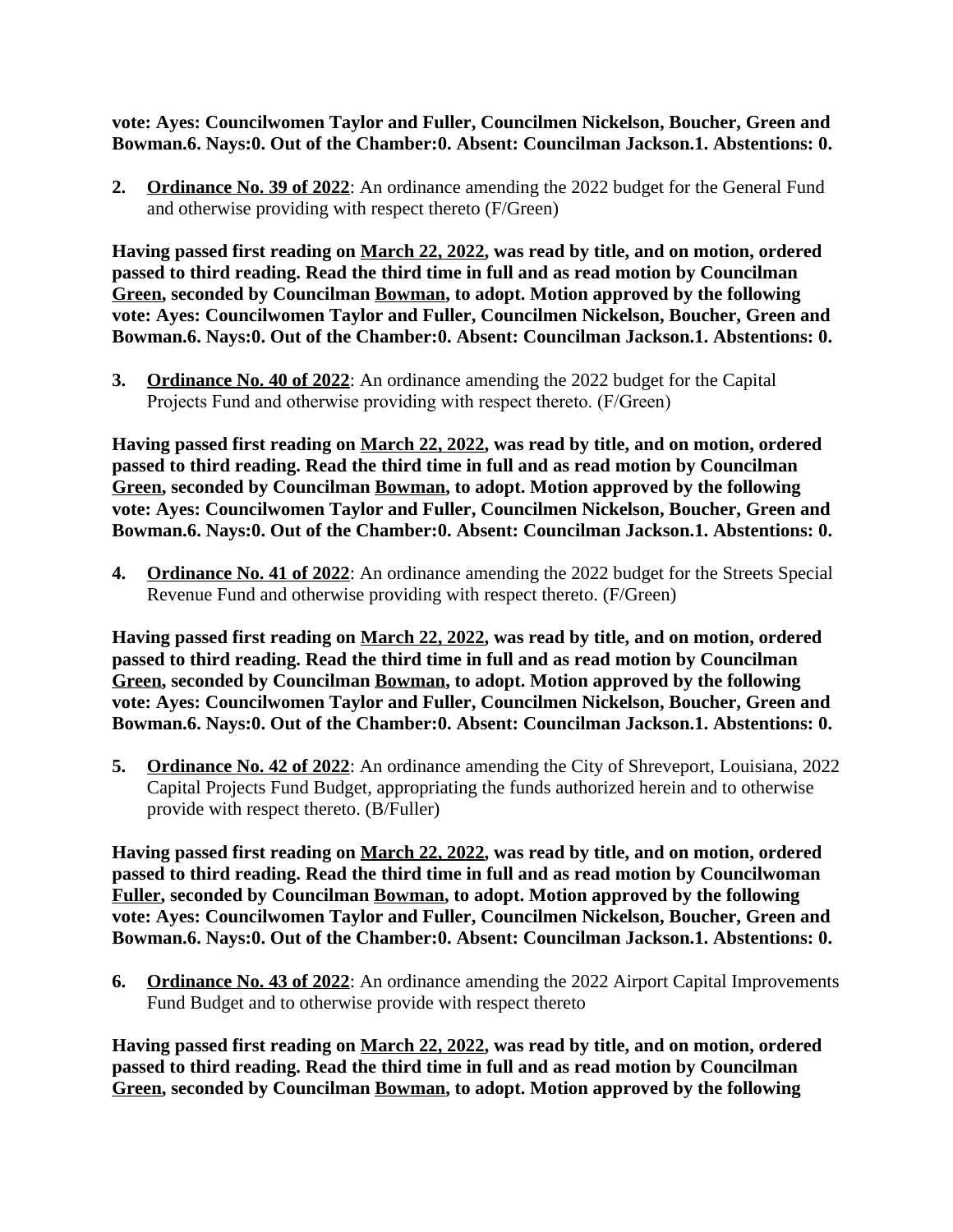**vote: Ayes: Councilwomen Taylor and Fuller, Councilmen Nickelson, Boucher, Green and Bowman.6. Nays:0. Out of the Chamber:0. Absent: Councilman Jackson.1. Abstentions: 0.**

**7. Ordinance No. 44 of 2022**: An ordinance to amend Chapter 38, Article II, Division 4, Section 31 of the City of Shreveport, Louisiana, Code of Ordinances relative to the procedure for the abatement of inoperable vehicle violations and to otherwise provide with respect thereto

**Having passed first reading on March 22, 2022, was read by title, and on motion, ordered passed to third reading. Read the third time in full and as read motion by Councilwoman Taylor, seconded by Councilman Boucher, to adopt. Motion approved by the following vote: Ayes: Councilwomen Taylor and Fuller, Councilmen Nickelson, Boucher, Green and Bowman.6. Nays:0. Out of the Chamber:0. Absent: Councilman Jackson.1. Abstentions: 0.**

**8. Ordinance No. 45 of 2022**: An ordinance to amend Section 38.5-6 of the City of Shreveport, Louisiana, Code of Ordinances relative to the procedure for the issuance of summons to the Environmental Court and to otherwise provide with respect thereto

**Having passed first reading on March 22, 2022, was read by title, and on motion, ordered passed to third reading. Read the third time in full and as read motion by Councilwoman Taylor, seconded by Councilman Bowman, to adopt. Motion approved by the following vote: Ayes: Councilwomen Taylor and Fuller, Councilmen Nickelson, Boucher, Green and Bowman.6. Nays:0. Out of the Chamber:0. Absent: Councilman Jackson.1. Abstentions: 0.**

**9. Ordinance No. 46 of 2022**: An ordinance to amend Section 90-124 of Chapter 90 of the City of Shreveport Code of Ordinances relative to certain types of trucks being prohibited on certain streets and to otherwise provide with respect thereto. (E/Jackson).

**Having passed first reading on March 22, 2022, was read by title, and on motion, ordered passed to third reading. Read the third time in full and as read motion by Councilwoman Taylor, seconded by Councilman Fuller, to postpone. Motion approved by the following vote: Ayes: Councilwomen Taylor and Fuller, Councilmen Nickelson, Boucher, Green and Bowman.6. Nays:0. Out of the Chamber:0. Absent: Councilman Jackson.1. Abstentions: 0.**

*Ordinances that were adopted, except ordinances that will be published in the Shreveport Code Ordinances, including the Shreveport Unified Development Code, are as follows:*

#### **ORDINANCE NO. 37 OF 2022 AN ORDINANCE TO CREATE AND ESTABLISH THE INTERSECTION OF FERN LOOP AND FERN CIRCLE AS A STOP INTERSECTION, AND TO OTHERWISE PROVIDE WITH RESPECT THERETO.**

BE IT ORDAINED by the City Council of the City of Shreveport in legal and regular session convened to create and establish the intersection of Fern Loop and Fern Circle as a stop intersection. Fern Circle shall stop at Fern Loop.

BE IT FURTHER ORDAINED that if any provision or item of this ordinance or the application thereof is held invalid, such invalidity shall not affect other provisions, items or applications of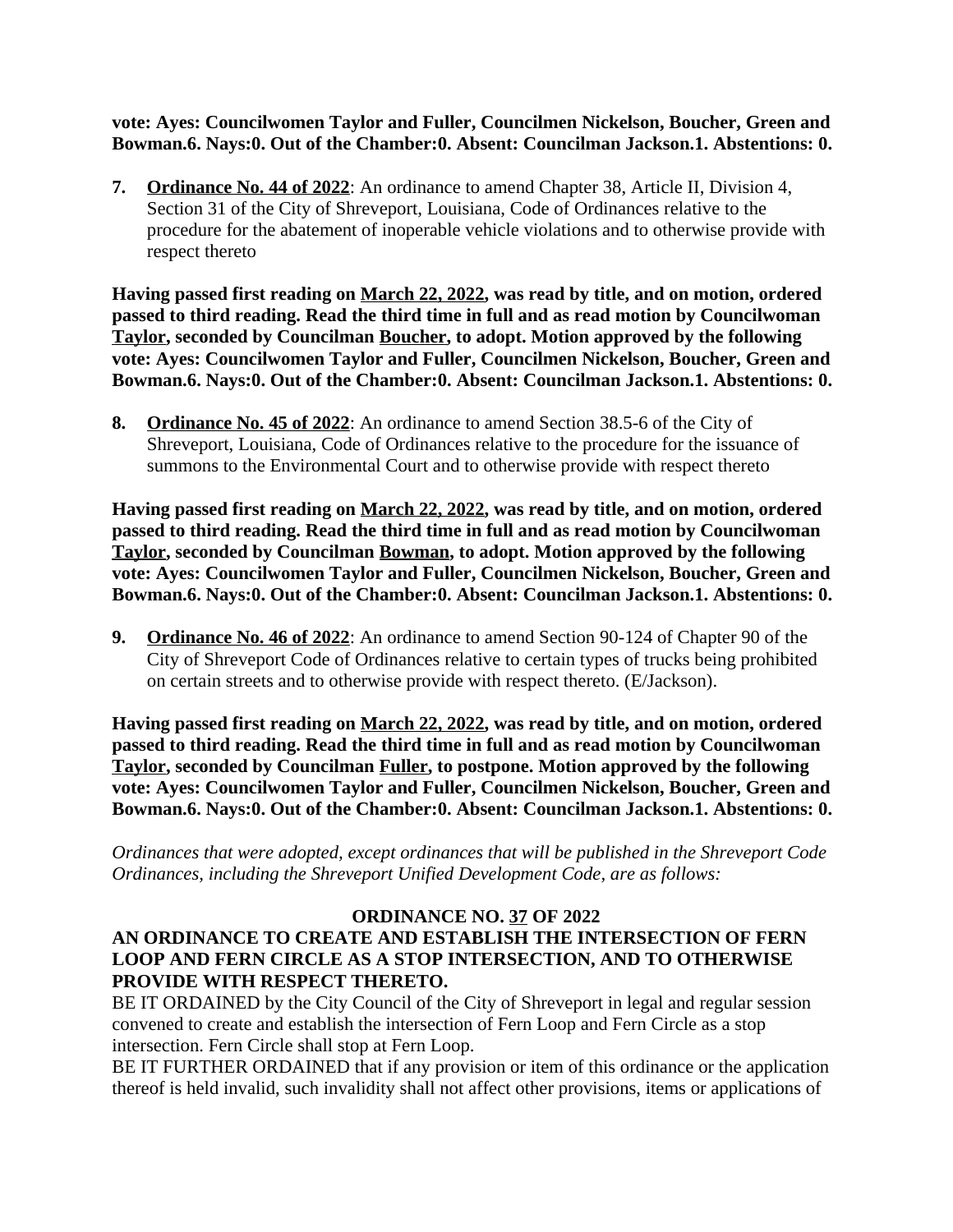this ordinance which can be given effect without the invalid provisions, items or applications and to this end the provisions of this ordinance are hereby declared severable.

BE IT FURTHER ORDAINED that all ordinances or resolutions or parts thereof in conflict herewith are hereby repealed.

#### **ORDINANCE NO. 39 OF 2022**

# **AN ORDINANCE AMENDING THE 2022 BUDGET FOR THE GENERAL FUND AND OTHERWISE PROVIDING WITH RESPECT THERETO**

BY: Councilman James Green

WHEREAS, the City Charter provides for the amendment of any previously adopted budget; and WHEREAS, the City Council finds it necessary to amend the 2022 budget for the General Fund to adjust appropriations, reflect current revenue estimates and for other purposes.

NOW, THEREFORE, BE IT ORDAINED by the City Council of the City of Shreveport, in legal session convened, that Ordinance No. 154 of 2021, the 2022 budget for the General Fund, is hereby amended as follows:

In Section 1 (Estimated Receipts)

Increase Transfer from Streets Special Revenue Fund by \$65,000

In Section 2 (Appropriations):

Public Works (Streets and Drainage)

Increase Improvements and Equipment by \$65,000

Adjust totals and subtotals accordingly.

BE IT FURTHER ORDAINED that the remainder of Ordinance No. 154 of 2021 shall remain unchanged and in full force and effect.

BE IT FURTHER ORDAINED that if any provision or item of this ordinance or the application thereof is held invalid, such invalidity shall not affect other provisions, items or applications of this ordinance which can be given effect without the invalid provisions, items or applications; and, to this end, the provisions of this ordinance are hereby declared to be severable.

BE IT FURTHER ORDAINED that all ordinances or parts thereof in conflict herewith are hereby repealed.

#### **ORDINANCE NO. 40 OF 2022**

# **AN ORDINANCE AMENDING THE 2022 BUDGET FOR THE CAPITAL PROJECTS FUND AND OTHERWISE PROVIDING WITH RESPECT THERETO**

BY: Councilman James Green

WHEREAS, the City Charter provides for the amendment of any previously adopted budget; and WHEREAS, the City Council finds it necessary to amend the 2022 budget for the Capital Project Fund to adjust appropriations, reflect current revenue estimates and for other purposes.

NOW, THEREFORE, BE IT ORDAINED by the City Council of the City of Shreveport, in legal session convened, that Ordinance No. 152 of 2021, the 2022 budget for the Capital Projects Fund, is hereby amended as follows:

In Program C – Streets Improvements:

Establish a project entitled Evers Drive Improvements (C22007). Funding source \$75,000 from the Streets Special Revenue Fund Operating Reserves.

Adjust totals and subtotals accordingly.

BE IT FURTHER ORDAINED that the remainder of Ordinance No. 152 of 2021 shall remain unchanged and in full force and effect.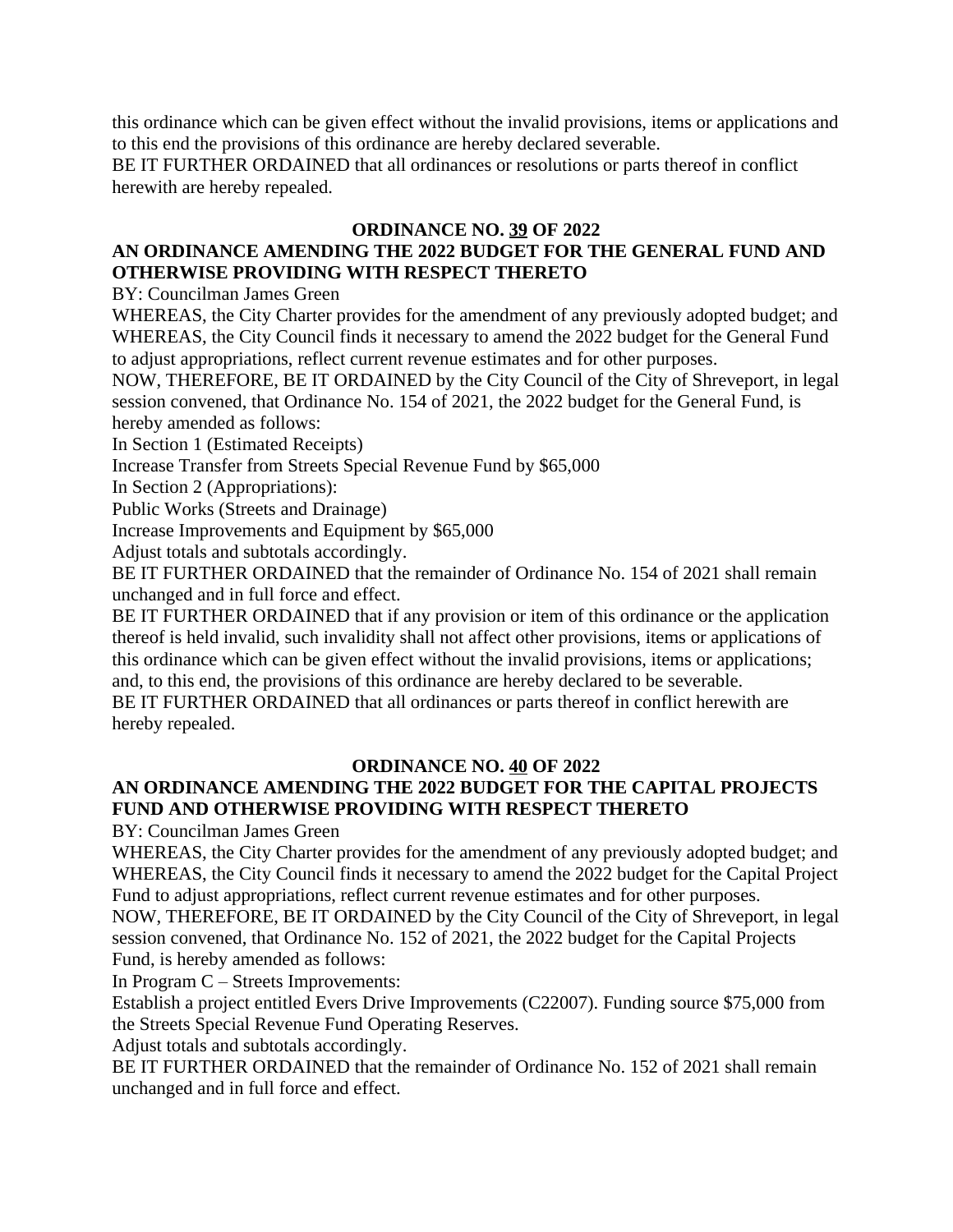BE IT FURTHER ORDAINED that if any provision or item of this ordinance or the application thereof is held invalid, such invalidity shall not affect other provisions, items or applications of this ordinance which can be given effect without the invalid provisions, items or applications; and, to this end, the provisions of this ordinance are hereby declared to be severable. BE IT FURTHER ORDAINED that all ordinances or parts thereof in conflict herewith are hereby repealed.

#### **ORDINANCE NO. 41 OF 2022**

# **AN ORDINANCE AMENDING THE 2022 BUDGET FOR THE STREETS SPECIAL REVENUE FUND AND OTHERWISE PROVIDING WITH RESPECT THERETO**

BY: Councilman James Green

WHEREAS, the City Charter provides for the amendment of any previously adopted budget; and WHEREAS, the City Council finds it necessary to amend the 2022 budget for the Streets Special Revenue Fund to adjust appropriations, reflect current revenue estimates and for other purposes. NOW, THEREFORE, BE IT ORDAINED by the City Council of the City of Shreveport, in legal session convened, that Ordinance No. 170 of 2021, the 2022 budget for the Streets Special Revenue Fund, is hereby amended as follows:

In Section 2 (Appropriations):

Decrease Operating Reserves by \$126,000

Increase Transfer to Capital Projects by \$75,000

Increase Transfer to General Fund by \$65,000

Adjust totals and subtotals accordingly.

BE IT FURTHER ORDAINED that the remainder of Ordinance No. 170 of 2021 shall remain unchanged and in full force and effect.

BE IT FURTHER ORDAINED that if any provision or item of this ordinance or the application thereof is held invalid, such invalidity shall not affect other provisions, items or applications of this ordinance which can be given effect without the invalid provisions, items or applications; and, to this end, the provisions of this ordinance are hereby declared to be severable. BE IT FURTHER ORDAINED that all ordinances or parts thereof in conflict herewith are hereby repealed.

#### **ORDINANCE NO. 42 OF 2022 AN ORDINANCE AMENDING THE CITY OF SHREVEPORT, LOUISIANA, 2022 CAPITAL PROJECTS FUND BUDGET, APPROPRIATING THE FUNDS AUTHORIZED HEREIN AND TO OTHERWISE PROVIDE WITH RESPECT THERETO.**

WHEREAS, the City Council provides for the amendment of any previously adopted budget, and

WHEREAS, the City Council finds it necessary to amend the 2022 Capital Projects Fund Budget to adjust appropriations and for other purposes.

NOW THEREFORE BE IT ORDAINED by the City Council of the City of Shreveport, in due, regular and legal session convened, that Ordinance No. 152 of 2021, the 2022 Capital Projects Fund Budget, be further amended and re-enacted as follows:

In Program B (Recreation Improvements):

Increase Project B20001 (Valencia Spray Park) by \$71,625. Funding source is from the State Capital Outlay funds.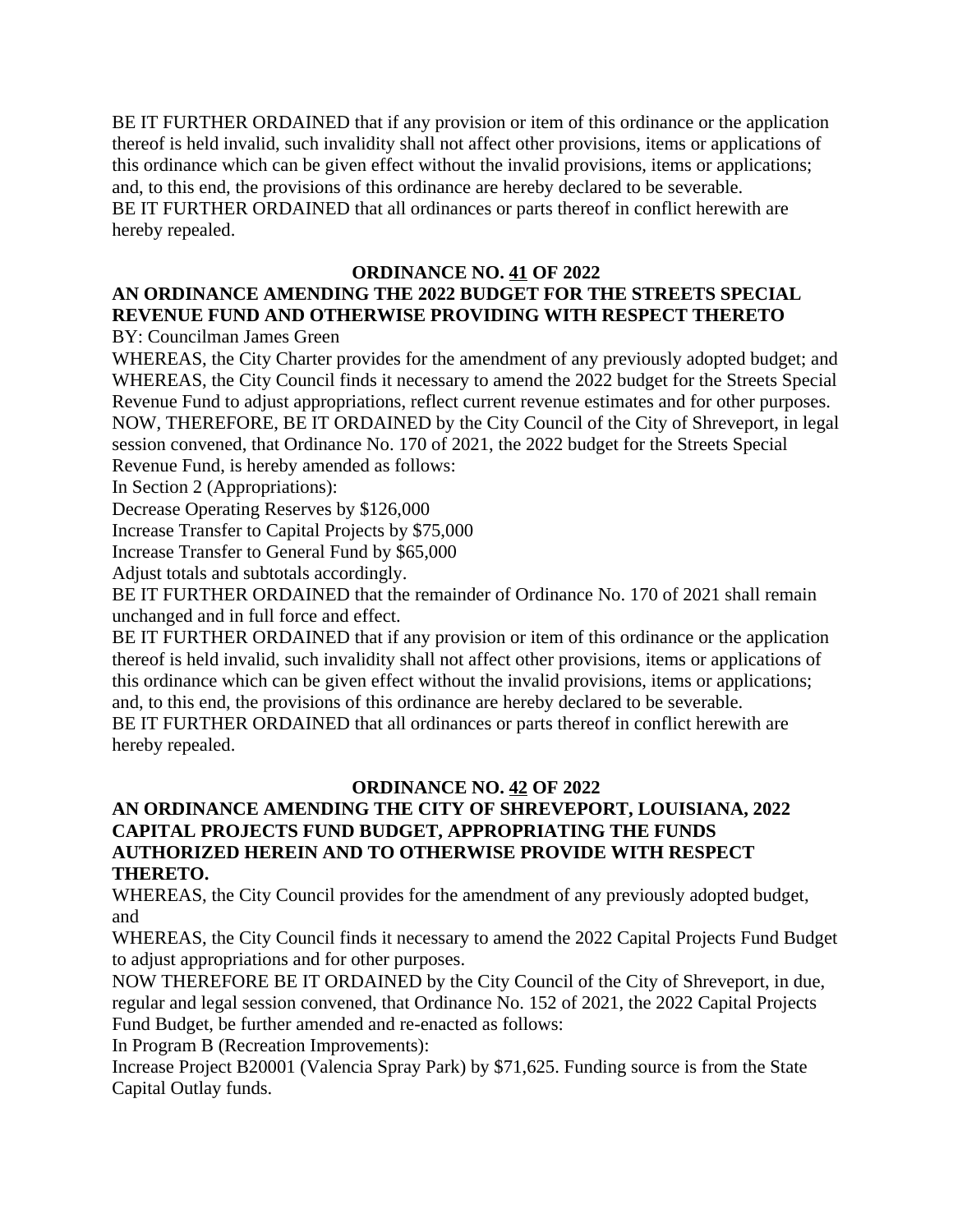Adjust totals and subtotals accordingly.

BE IT FURTHER ORDAINED that the remainder of Ordinance 152 of 2021, as amended, shall remain in full force and effect.

BE IT FURTHER ORDAINED that is any provisions or item of this ordinance or the application thereof is held invalid, such invalidity shall not affect other provisions, items or applications of this ordinance which can be given effect without the invalid provisions, items or applications; and, to this end, the provisions of this ordinance are hereby declared severable.

BE IT FURTHER ORDAINED that all ordinances or parts thereof in conflict herewith are hereby repealed.

#### **ORDINANCE NO. 43 OF 2022**

# **AN ORDINANCE AMENDING THE 2022 AIRPORT CAPITAL IMPROVEMENTS FUND BUDGET AND TO OTHERWISE PROVIDE WITH RESPECT THERETO**

WHEREAS, the City Council finds it necessary to amend the 2022 Airport Capital Improvement Projects Fund budget to shift project funding and for other purposes.

NOW, THEREFORE, BE IT ORDAINED by the City Council of the City of Shreveport, in legal session convened, that Ordinance No. 152 of 2021, the 2022 Airport Enterprise Fund, be amended and reenacted as follows:

In Program H (Airports Projects):

Decrease the appropriation for DTN Action Plan Upate (H20007) State Grant by \$80,000. Increase the appropriation for DTN Action Plan Upate (H20007) FAA Grant by \$405,000.00 Adjust totals and subtotals accordingly.

BE IT FURTHER ORDAINED that the remainder of Ordinance No. 152 of 2021, as amended, shall remain unchanged and in full force and effect.

BE IT FURTHER ORDAINED that if any provisions or item of this ordinance or the application thereof is held invalid, such invalidity shall not affect other provisions, items or application of this ordinance which can be given effect without the invalid provisions, items or applications, and to this end, the provisions of this ordinance are hereby declared to be severable.

BE IT FURTHER ORDAINED that all ordinances or parts thereof in conflict hereby are hereby repealed.

# **TABLED LEGISLATION**

#### **ORDINANCES/RESOLUTIONS**:

**RESOLUTION NO. 124 OF 2021:** A resolutiong to establish an Intergovernmental committee, and to otherwise provide with respect thereto. (D/Boucher) (Tabled on November 9, 2021)

**RESOLUTION NO. 166 OF 2021:** A resolution in support of and establishing a Tax Increment Financing (TIF) District, a proposed public improvement district, wholly within the city limits of the City of Shreveport, and otherwise providing with respect thereto. (F/Green) (Tabled on January 11, 2022)

**ORDINANCE NO. 72 OF 2021:** To amend certain portions of Chapter 26 of the City of Shreveport Code of Ordinances relative to the architectural and engineering selection process, and otherwise providing with respect thereto. (B/Fuller) (Tabled on February 8, 2022)

**Motion by Councilwoman Fuller, seconded by Councilman Bowman, to remove Ordinance No. 72 of 2021 from the table. Motion approved by the following vote: Ayes: Councilwomen Taylor and Fuller, Councilmen Nickelson, Boucher, Green and Bowman. 6. Nays: 0. Out of**